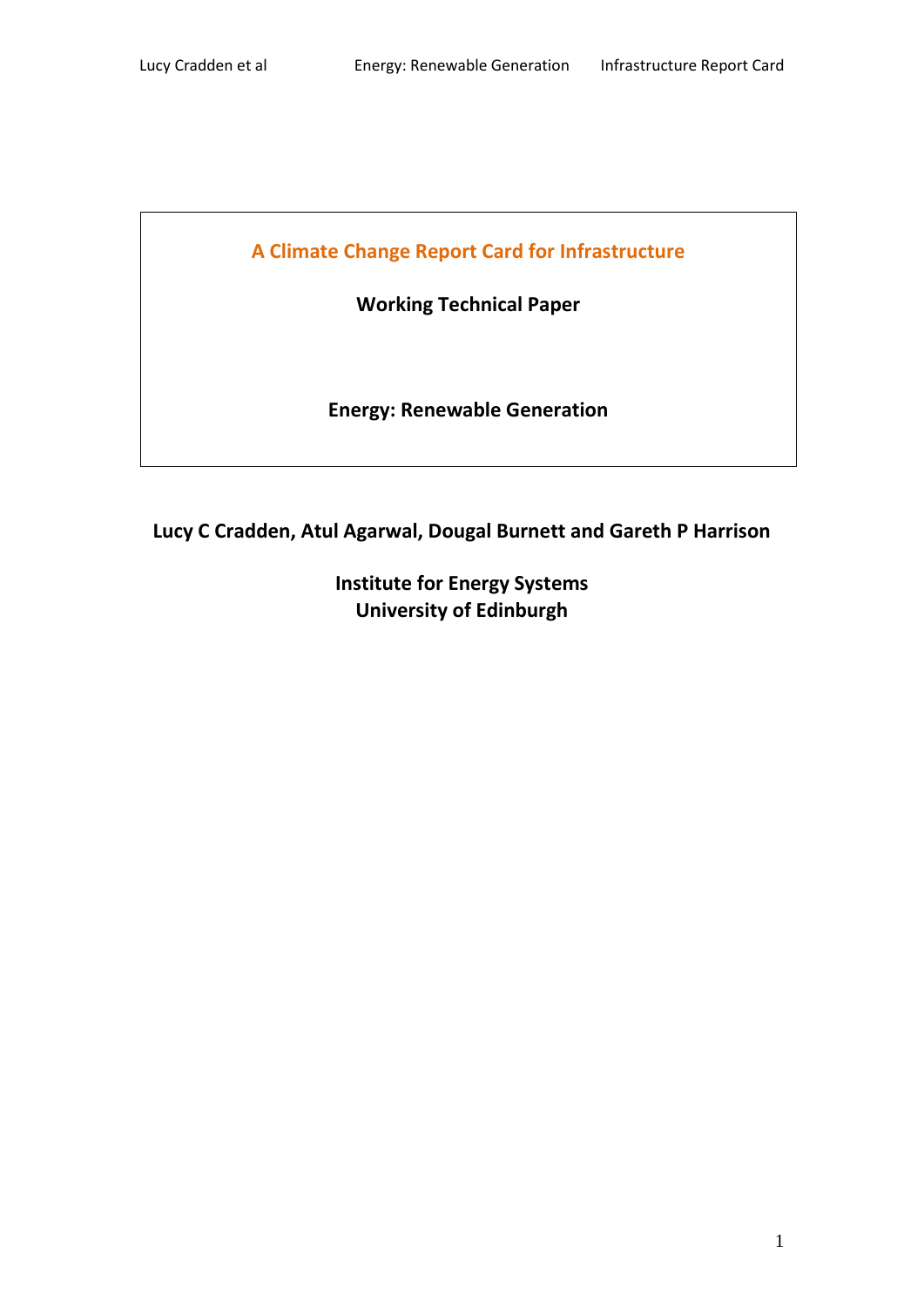# Table of contents - Energy: Renewable Generation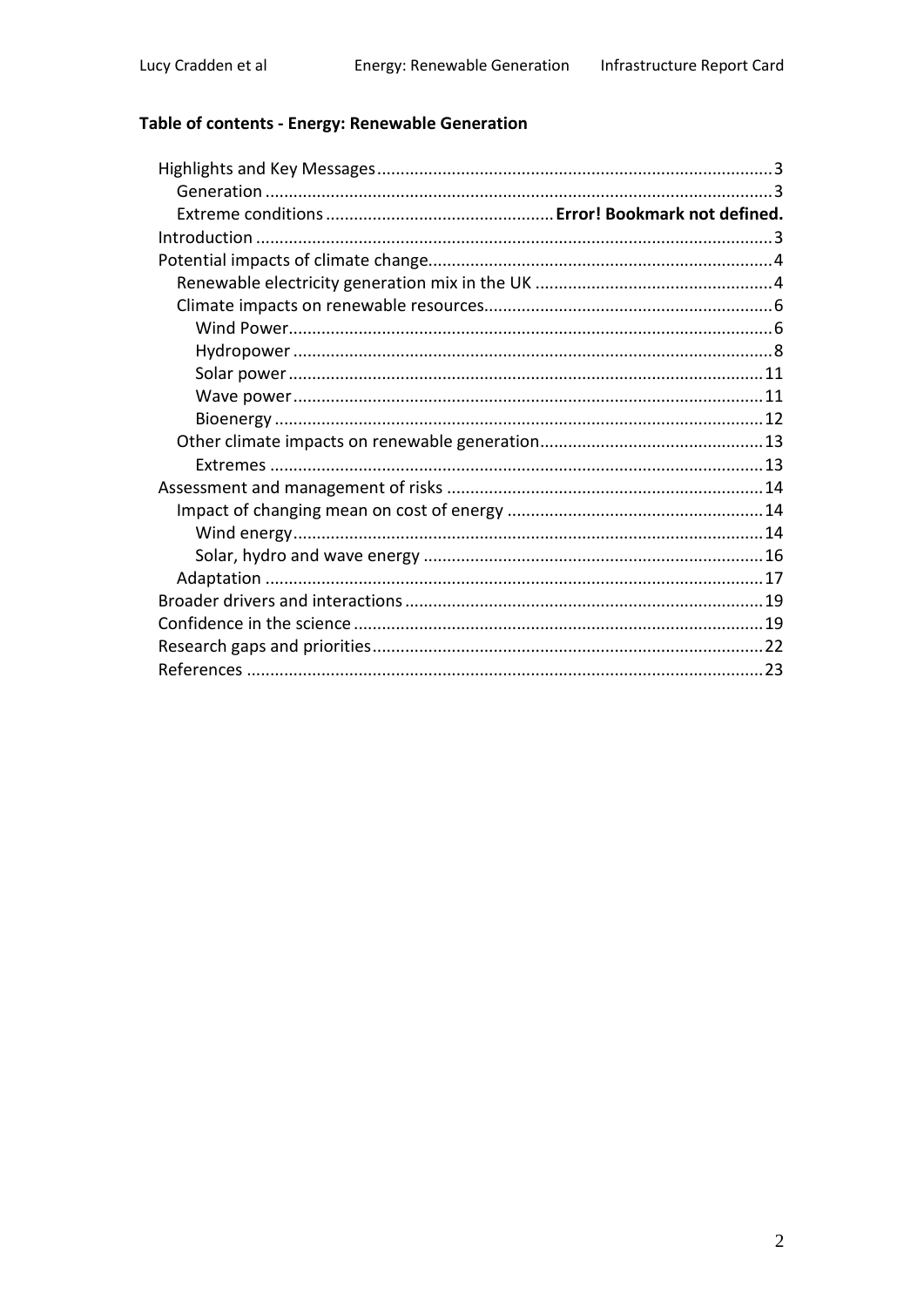## *Highlights and Key Messages*

#### **Key messages**

- In general, the confidence assigned to projections of future climate change impacts on renewable generation output is low. Particularly at the local scales relevant to renewable energy, it is very difficult to assign certainty (or uncertainty) to the results of models.
- Even when there is moderate confidence in modelling skill, there is still a limited amount of confidence in emissions scenarios, and it is possible that other influences such as socio-economic factors, will have a far greater impact on renewable energy development than climate change alone.
- Consideration of climate change impacts on renewable energy without also modelling socio-economic impacts, misses the potential to study the interaction between climate and society and the combined influence on future infrastructure investment and development.

#### **Specific impacts on generation and technologies**

- For wind power, there is low-medium confidence in the climate modelling skill, particularly with regard to the direction of change in wind speed – increasing or decreasing. Most models agree that the scale of the impacts on mean wind speed, and thus on wind power generation, is likely to be quite small.
- Hydropower has a complex relationship with a number of different interacting climate variables. Several models combining the different climate factors with future changes suggest reductions in river flows, which would reduce production, particularly in summer.
- The solar power resource is already unevenly distributed around the UK, and appears likely to become moreso in future, with the resource increasing most significantly in the south, and possibly reducing slightly in northern areas.
- Modelling of future wave power resources is low in confidence, given the large degree of uncertainty in various aspects of the model. The impact of any changes on the power system as a whole is likely to be minimal, given the small amount of generation capacity planned.Increasing frequency and strength of extreme wind conditions would have a high impact on wind power generation, leading to increased machine downtime - due to both shut-downs and failures.
- Both extreme flooding and drought would have a high impact on for hydropower plant, with design conditions being exceeded in the case of floods and reduced output in the case of drought.

#### *Introduction*

An increasing amount of renewable generation is being connected to the UK electricity network in order to address emission reduction targets in an attempt to mitigate climate change, and energy security needs as traditional fossil fuel reserves become depleted delivering at least partial insulation from fluctuating global energy prices. Many of the sources of renewable electricity are sensitive to increases and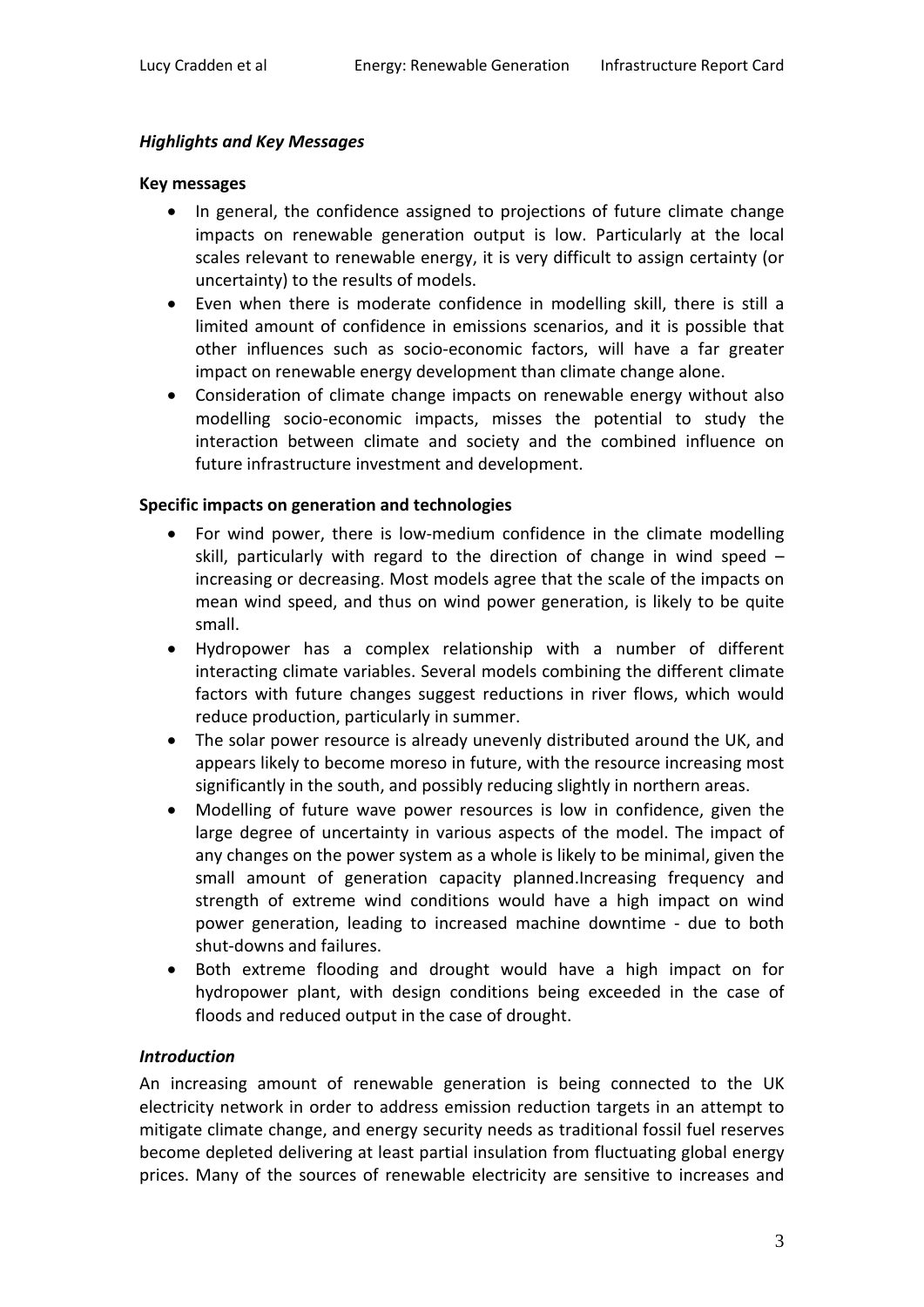decreases in the mean and variability of a range of climatic parameters, and are thus vulnerable to climate change.

A large proportion of future energy needs are expected to be met by wind power, which is, obviously, sensitive to changes in wind speed and direction. Other major sources of renewable electricity include hydropower, which depends on a balance of rainfall and evapo-transpiration (a function of temperature and humidity, among other things), and solar power, which relies on incident radiation and cloud cover.

Many of these climatic factors are projected by the current generation of climate models to change under future scenarios, giving rise to additional uncertainty in the future potential energy production from renewable sources. Any change in production will have consequences for the cost of energy and thus the risk must be carefully considered. Alongside the resources, changes to other parameters that may affect infrastructure in general such as extreme wind speeds or flooding, could have a major impact on renewable electricity generation. This, again, would have financial and wider economic impacts for the energy system.

#### *Potential impacts of climate change*

#### **Renewable electricity generation mix in the UK**

[Figure 1](#page-4-0) shows the contribution of each type of generation to the total electricity produced from renewable sources in 2012 (DECC 2013a). Hydropower is a mature technology, having been deployed on a large scale in the post-war 1950s and 60s, mainly in Scotland and hilly areas of Wales, and represented 13% of the total. More recent developments tend to be smaller, 'run of river' schemes which do not involve creating large dams, but as with the older projects they are most commonly situated in mountainous regions of Scotland.

Onshore wind turbines are also a relatively mature technology, having increased their share from around 1-2% of all electricity production in the late 1990s to around 10-12% today. Offshore wind really only gained momentum in the last 4-5 years, but now represents around 5-7% of the total electricity produced. The distribution of installed wind power capacity around the UK can be seen in [Figure 2.](#page-4-1) In total, onand offshore wind produced nearly half of all renewable electricity in 2012.

Solar power, despite being a fairly mainstream technology in other parts of northern Europe, such as Germany, has been relatively uncommon in the UK. The high capital cost of photo-voltaic (PV) panels, the large areas that they require, and the anecdotal belief that the UK is 'not sunny enough', perhaps contribute to this. Wave and tidal power produced only a tiny percentage of the renewable electricity generation in 2012. The technologies for these are still very much in their infancy, with most of the power generated being the result of testing brand-new devices.

Bio-energy comes from a number of different sources. In 2012, it contributed 37% of the total renewable generation, and of this, around one third each were landfill gas and plant biomass.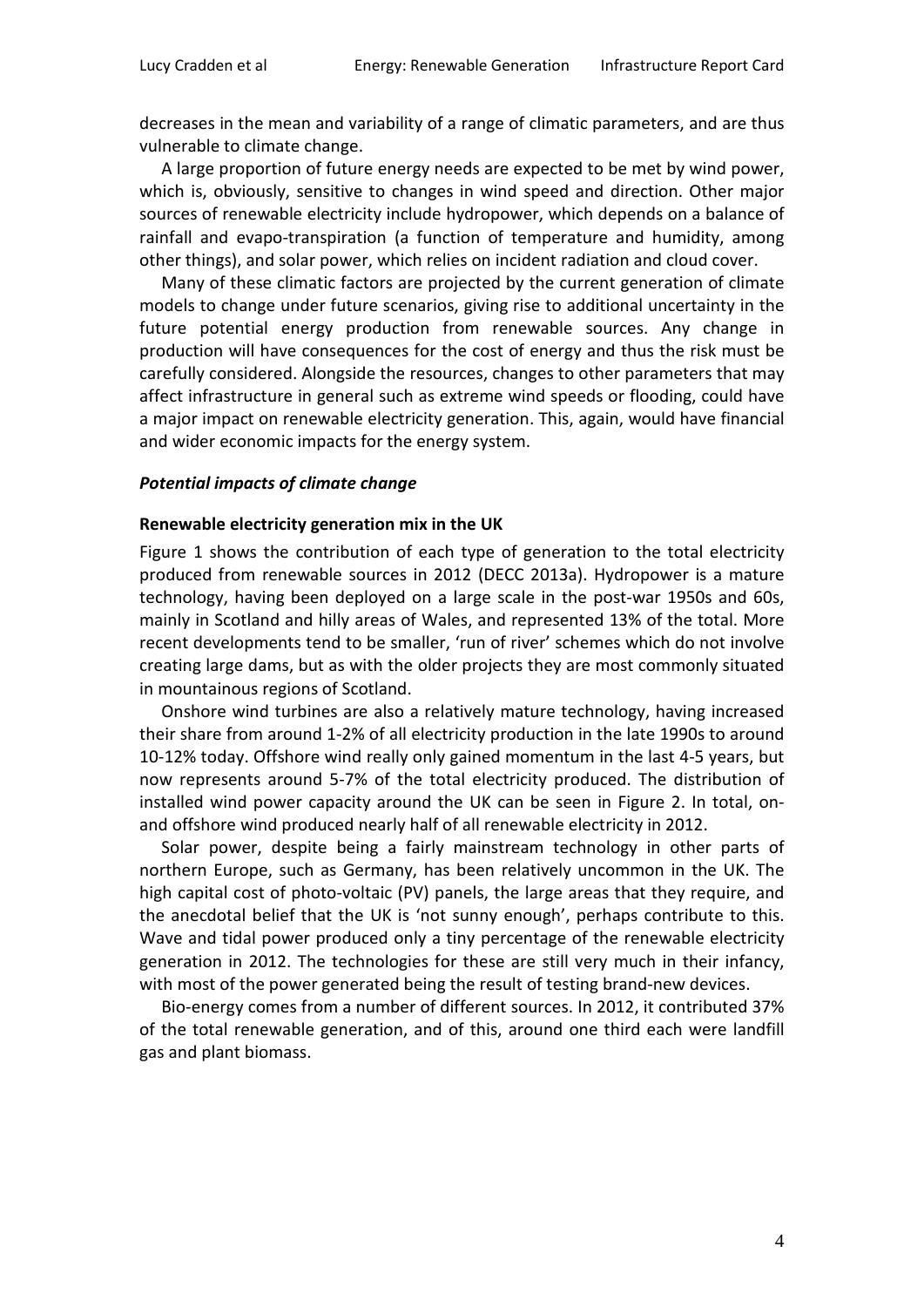

<span id="page-4-0"></span>**Figure 1 Relative contribution of different renewable technologies**



## <span id="page-4-1"></span>**Figure 2 Operational wind farms (October 2013)**

In total, renewables produced around 11.5% of the total electricity generated in 2012, increasing from under 3% in 2000 (DECC 2013b). Aiming to meet emission reduction targets would suggest that that share of the total generation will increase further in the coming decades. Determining the future contribution of renewables very precisely is an impossible task, but National Grid have developed four 'pathway' scenarios representing possible generation mixes up until the 2050s in order to model future demand and network requirements (National Grid 2014). An indication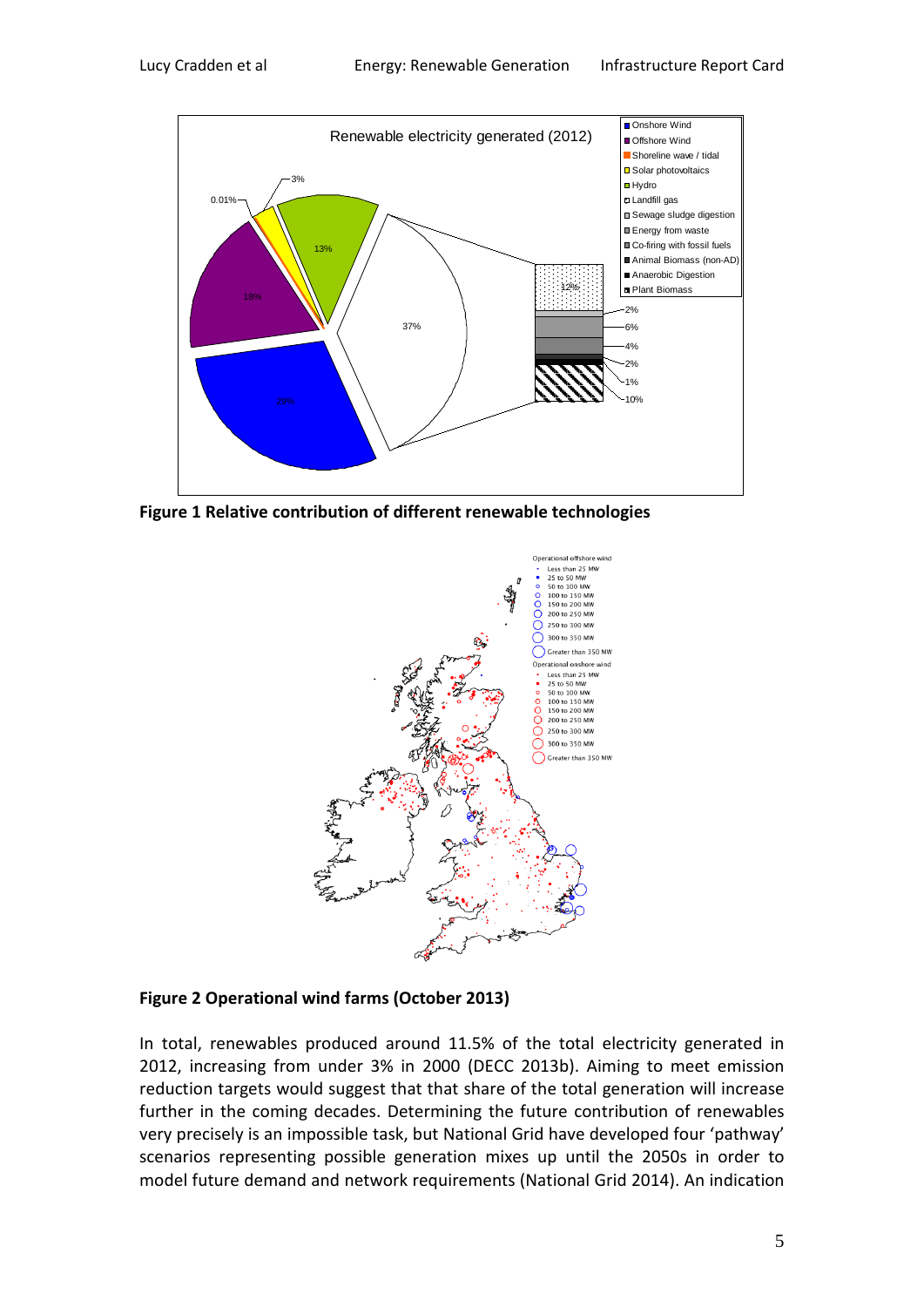of the possible proportions of generation attributed to each type of fuel can be obtained. For example, shown in [Figure 3,](#page-5-0) in the 'slow progression' scenario for the 2030s, wind contributes 40% of the total generation, whilst around 15% comes from the combined total of biomass, hydro, marine, solar PV and 'other renewables'. In the 'gone green' scenario for the 2030s, the proportion of wind is again around 40%, with the combined total of biomass, hydro, marine, solar PV and 'other renewables' coming in at 17%. In all cases, the contribution of wind power to the national electricity supply is clearly expected to increase significantly, whilst solar and biomass also increase from the 2012 baseline, but not quite so dramatically. The change in contribution of the hydro/marine/pumped storage category is much less, perhaps indicating a lack of confidence in new marine energy technologies and a limited capacity for new hydropower.



<span id="page-5-0"></span>**Figure 3 National Grid Future Energy Scenarios – contributions to generation in 2035** (National Grid 2014)

## **Climate impacts on renewable resources**

Many of the renewable technologies are inherently dependent on climate factors; that is, their power output is directly related to a specific climate variable. For example, wind power production is almost entirely dictated by wind speed. The bioenergy technologies are slightly different, as they often have some climate dependencies but do not necessarily have such a direct relationship with a single meteorological parameter. Bearing this in mind, each technology will be discussed separately in this section.

## **Wind Power**

## *Mean wind speeds, distribution and temporal variability*

As already stated, wind power production depends very strongly on wind speed, and to a lesser extent, the direction in which it is blowing. Wind turbines are based on fundamental physics which state that the power density available from the wind (*P*, W/m<sup>2</sup>) is a function of the wind speed (*U*, m/s), such that:

$$
P = \frac{1}{2}\rho U^3
$$

where  $\rho$  is air density (kg/m<sup>3</sup>) (Manwell et al. 2002). This cubic relationship suggests that small changes in wind speed could have a proportionately larger impact on wind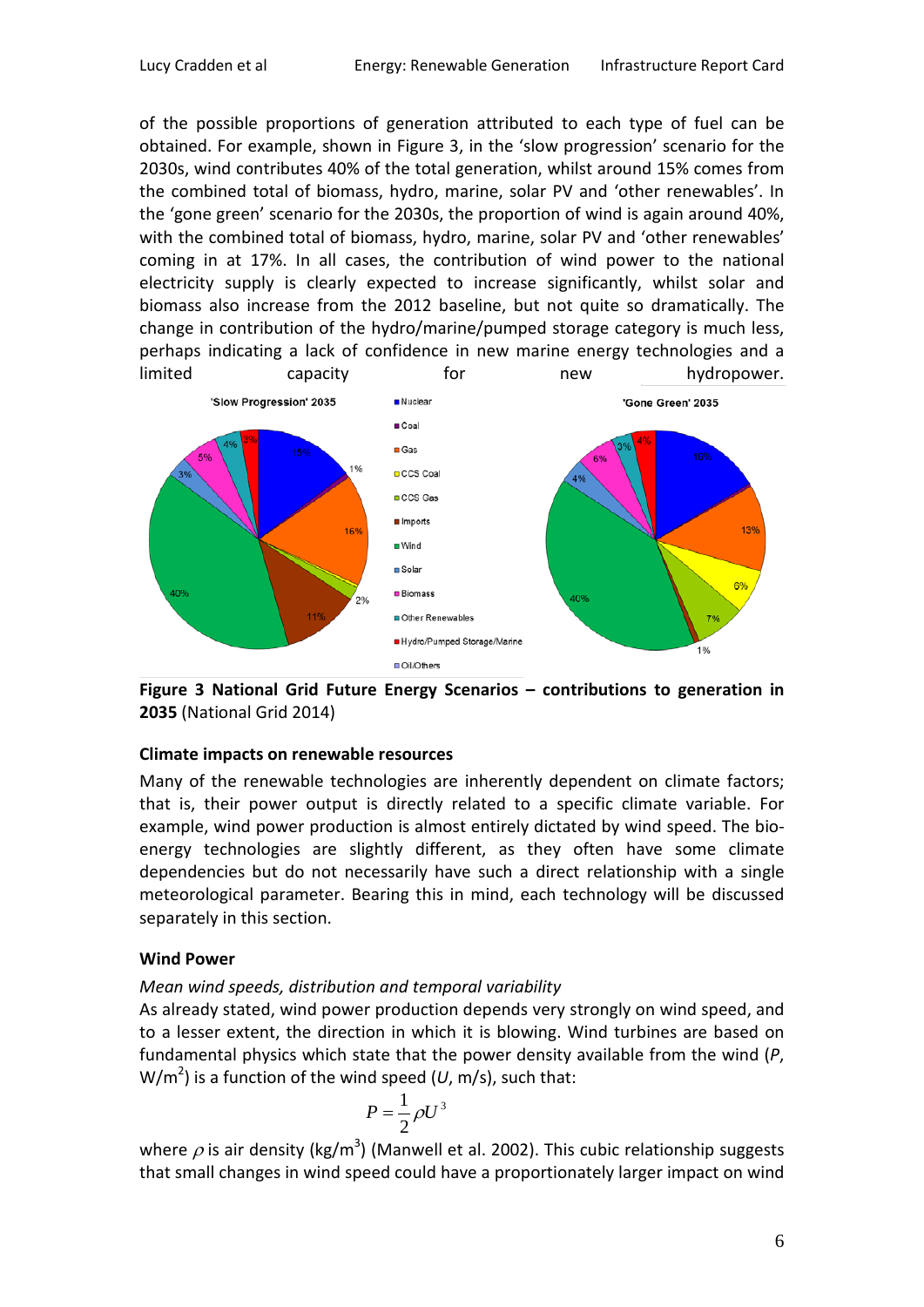power availability. Changes that affect the mean wind speed in a particular location would therefore be expected to influence the power generation and possibly the finances of a wind farm.

Wind turbines, due to further complexities of the laws of physics, can extract a maximum of 56% of this available power – known as the Betz limit (Manwell, et al., 2002). In practice, the expected power produced by a turbine at a given incoming wind speed can be calculated using a 'power curve'. A typical power curve for a Vestas V90 3MW wind turbine is shown in (Vestas Wind Systems A/S. 2004) (left), indicating that, for example, the turbine will start producing power when the wind speed reaches around 3 m/s, will produce around 50% of its rated capacity at 10 m/s and will reach its full rated power at 15 m/s. The turbine will cut out and stop producing power at speeds greater than 25 m/s to prevent damage to the turbine in these very high wind speeds.



<span id="page-6-0"></span>**Figure 4 Power curve (left) and wind speed distribution (right)** (Harrison et al. 2008)

The proportion of time that the wind at a particular location is blowing at a given speed is shown in a typical distribution, presented in the right-hand panel of [Figure](#page-6-0)  [4.](#page-6-0) A change in the characteristic distribution shape will lead to a different sum total of energy generated over a given period of time. For example, if the 'tail' of the distribution was to shift further out to the right, more extremely high wind speeds within the 'cut-out' region of the turbine power curve might be expected.

Variability at a short time scale is typically the most problematic aspect of managing wind generation output, and so any increase in the degree of variation could be detrimental. Conversely, obviously, a reduction in variation would probably be considered a beneficial change. The seasonal pattern currently follows expected consumer demand – i.e. lower in summer and higher in winter. The consequences of a change in the seasonal pattern would be judged in the context of any concurrent changes in demand patterns. For instance, an increase in output in winter would be advantageous if electric heating were to become more prevalent, whilst a decrease in summer output would be detrimental if air conditioning were more commonly used.

## *Climate modelling evidence for future changes in mean, distribution and variability*

Extensive work has been carried out by Pryor et al. (2005a, 2005b) looking at potential impacts of climate change on wind speeds in the Baltic Sea area. There are some indications of a potential strengthening in winter wind speeds, but a key message is that the results are considered to be highly uncertain. In a later review of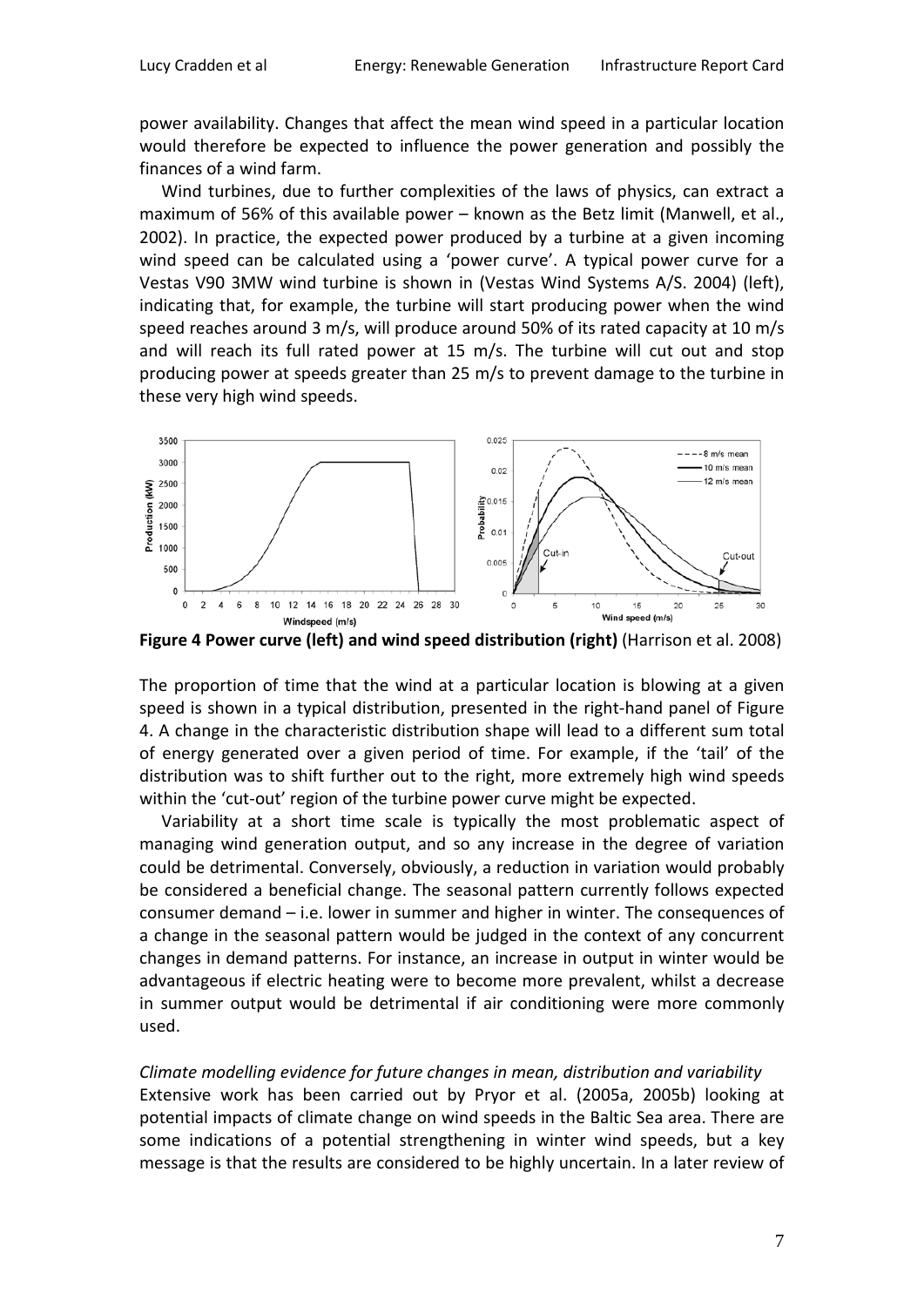climate change impacts specifically related to wind energy (Pryor and Barthelmie 2010), the same authors conclude that on the basis of the evidence in the literature, the future changes projected with current models are unlikely to have a discernable effect on wind power generation.

Looking specifically at climate change impacts on wind energy in the UK, two studies (Harrison et al 2008; Cradden et al. 2012), using two independent models found some evidence of a strengthening seasonal wind speed pattern – increases in winter, decreases in summer – that could lead to impacts on the expected power output in these seasons. The authors stated similar concerns as Pryor and Barthelmie regarding the high degree of uncertainty in the results. Similar differences were found between model simulations of current climate and actual measurements as between simulations of current and future climate. This indicates a low degree of confidence that changes observed in the future simulations are statistically significant.

#### *Spatial distribution and variability*

An interesting aspect of future changes in wind speeds might relate not just to average resources, but to the spatial patterns of the resource. From day-to-day, spatial distributions of wind speeds depend on the weather systems affecting the country, with the dominant patterns leading to higher average wind speeds in northerly and westerly areas of the UK. This dominant pattern is driven by a storm track bringing in areas of low pressure from the Atlantic, which tend to follow broadly similar paths across the country.

A shift in the storm track paths or in the strength of the driving forces would lead to a change in the spatial distribution of wind speeds around the country. The expected generation from the existing wind farm configuration as shown in [Figure 2](#page-4-1) would change, with perhaps different areas of the country having more suitable resources. This could result in a different evolution of optimal wind turbine sites over the coming century, and this would be potentially wasteful in terms of the requirement to decommission existing sites and reposition infrastructure. There is some evidence to suggest that the paths of incoming Atlantic storms may change under future climate change scenarios – 'a shift in the storm track' (Jiang and Perrie 2007).

#### **Hydropower**

Among all of the renewable technologies hydropower has been most extensively assessed largely due to its major global contribution to energy supply. Hydropower exploits the potential energy of water falling over a vertical height (or head) with the available power (W) given by:

#### *P = ρgHQ*

where ρ is water density (kg/m<sup>3</sup>), *g* is gravitational acceleration (9.81 m/s<sup>2</sup>), *H* is the head (m) and *Q* is the flow rate (m<sup>3</sup>/s). For any given hydro scheme power production is determined by river flow rates which vary substantially within the year and year-to-year. Smaller catchments, particularly those in mountainous areas may experience variability on much shorter time scales.

The design of hydro schemes (particularly run-of-river and to a lesser extent storage relies on a form of cumulative probability distribution: the flow duration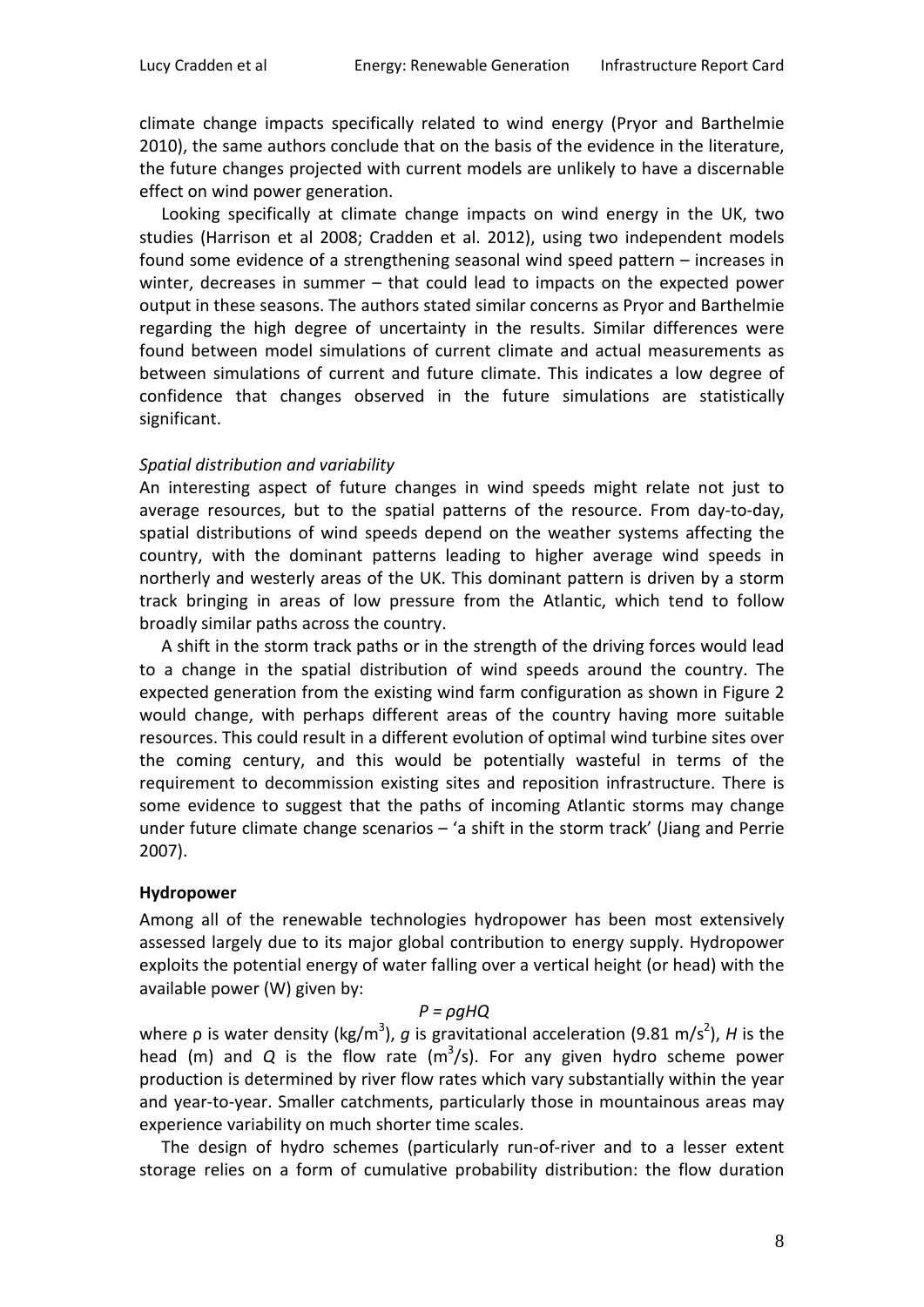curve. The production at a hydro scheme is limited by its maximum (rated) and minimum flows through the turbines together with specified flow rates that bypass the scheme (compensation flow, typically the  $90<sup>th</sup>$  or  $95<sup>th</sup>$  percentile flow). [Figure 5](#page-8-0) gives an example of a flow duration curve showing a potential change between current and future flow regimes. The shaded areas indicate the gross energy potential which changes with the flow patterns.



<span id="page-8-0"></span>**Figure 5 Example flow duration curve and energy generation for current and future climate**

The flow in the river at any instant is determined by the catchment area as well as the water balance, a function of precipitation, evapotranspiration and any water entering or leaving long term storage. Changes in the volume and timing of precipitation will therefore serve to alter river flows. The literature highlights a tendency for catchments to 'amplify' changes in precipitation with substantially greater changes in river flow (Mukheibir 2013). In part this relates to the level of soil moisture with saturated soils promoting faster runoff. The composition of precipitation also has a substantial impact with snow cover playing a major role in regulating winter and spring flows in many hydro-rich catchments around the world: whether precipitation falls as rain or snow and the extent of melt depend very strongly on temperature.

Evapotranspiration also plays a major role, particularly in warmer climates. Potential evapotranspiration is a complex function of temperature, radiation, humidity, wind speed and other variables. In a warmer climate the rate of evaporation will increase along with the ability of the atmosphere to hold the water. Actual evapotranspiration depends not only on the potential but also the availability of moisture in soils and water bodies. Evidence from climate models suggests substantial seasonal changes in soil moisture levels.

The sheer number of climatological mechanisms that regulate river flow suggests that hydropower is vulnerable to a changing climate. Much of the literature on climate impact on hydropower is for overseas locations with large hydropower facilities and relative importance for energy supply, particularly North America (e.g., Weyman and Bruneau 1991; Minville et al. 2009) and Africa (e.g., Reibsame et al. 1995; Harrison and Whittington 2002). In the UK as a whole hydro now has a more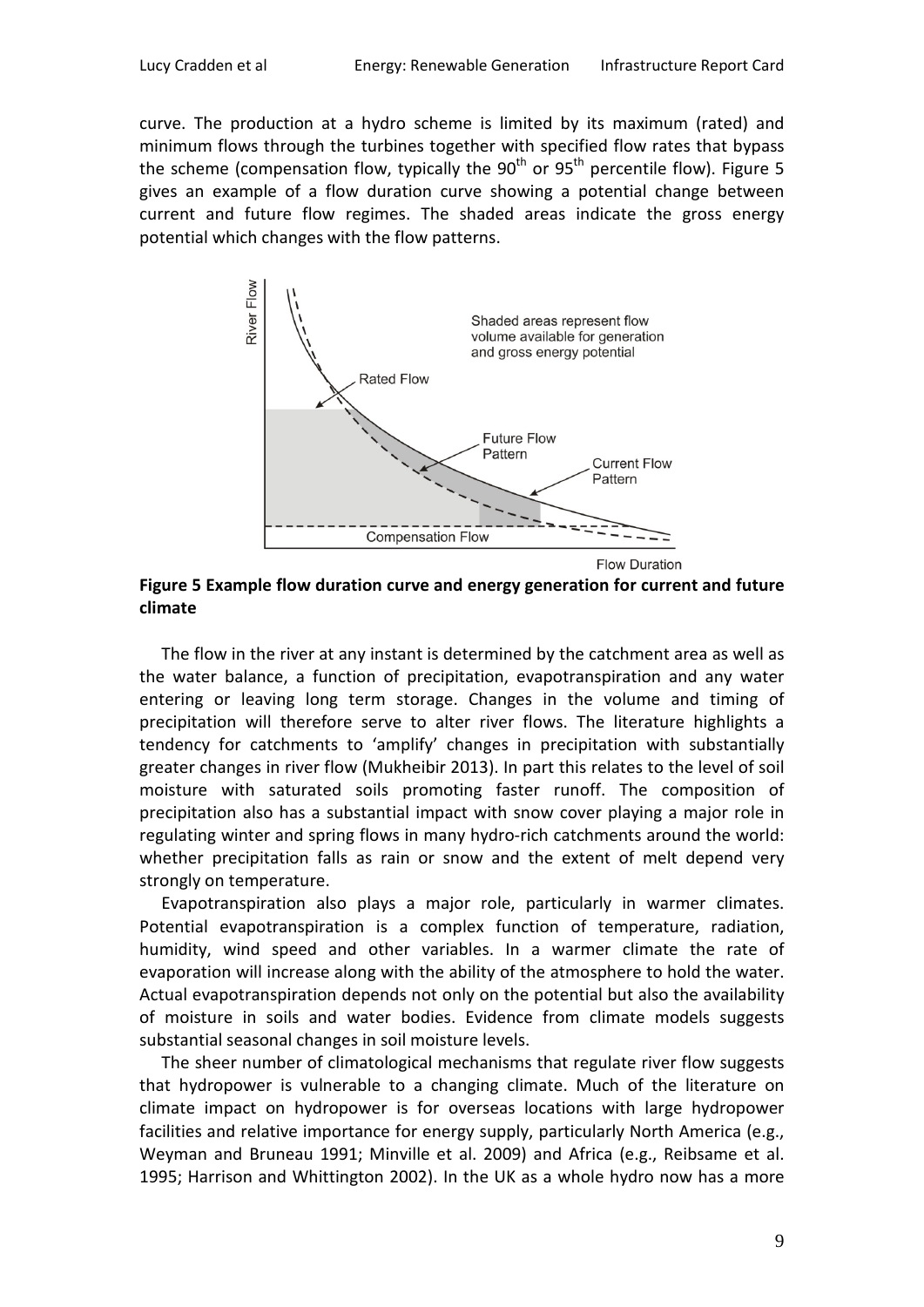modest role hence few studies in contrast to substantial amounts of climate impact studies focussed on hydrology (e.g. Fowler and Kilsby 2007), water resource systems (Fowler et al. 2007) and reservoir safety (Babtie Group 2002). A key finding from international studies is that the ssensitivity of hydropower production to changes in climate increases significantly as the amount of storage declines; this would imply that the larger storage-based hydropower would be inherently less susceptible than smaller low-head run-of-river schemes elsewhere.

Harrison (2005) examined the impact on a potential low-head mini-hydro scheme on the River Teviot in the Scottish Borders. Using a simple software suite simplified from Harrison and Whittington (2002), the catchment hydrology, scheme operation and economics were modelled. The use of the UKCIP02 scenarios for 2020 suggested that use of uniform changes underestimates the extent of change with substantially larger drops in summer flows than increases in winter flows. The characteristics of the scheme resulted in summer production falling by over 20% and a negligible increase in winter production. In production terms, the turbine capacity limit means that virtually no additional power is produced during the winter relative to current conditions. However, the significant drops in summer flows mean that the scheme is idle for more of the season and consequently summer production drops by over a fifth. Fortunately, the larger potential in winter means that annual production is impacted to a lesser degree although the drop is still appreciable.

A more recent study by Duncan (2014) applied the UKCP09 Weather Generator to sophisticated hydrological models of five representative catchments in Scotland. Examining the flow probabilities for baseline (1961-1990) and the 2050s (2040- 2069), the range of flows bounded by the 10% and 90% probabilities are shown in [Figure 6](#page-10-0) for the River Ewe. Observed data was found to be in line with modelled baseline flow duration curves, giving confidence that the weather generator and hydrological model will produce plausible flow duration curves for future climate. It is also clear that there is an increase in magnitude of flows at the higher percentiles and a significant decrease in baseflows. This would be consistent with other findings that increased storm events will drive large storm response while greater evapotranspiration will reduce summer low flows. The impact on a hypothetical 16 MW hydro scheme was also modelled with results indicating that capacity factors would drop with significant falls in the summer. Slightly higher capacity factors are seen in winter albeit constrained by the turbine rating and design flow.

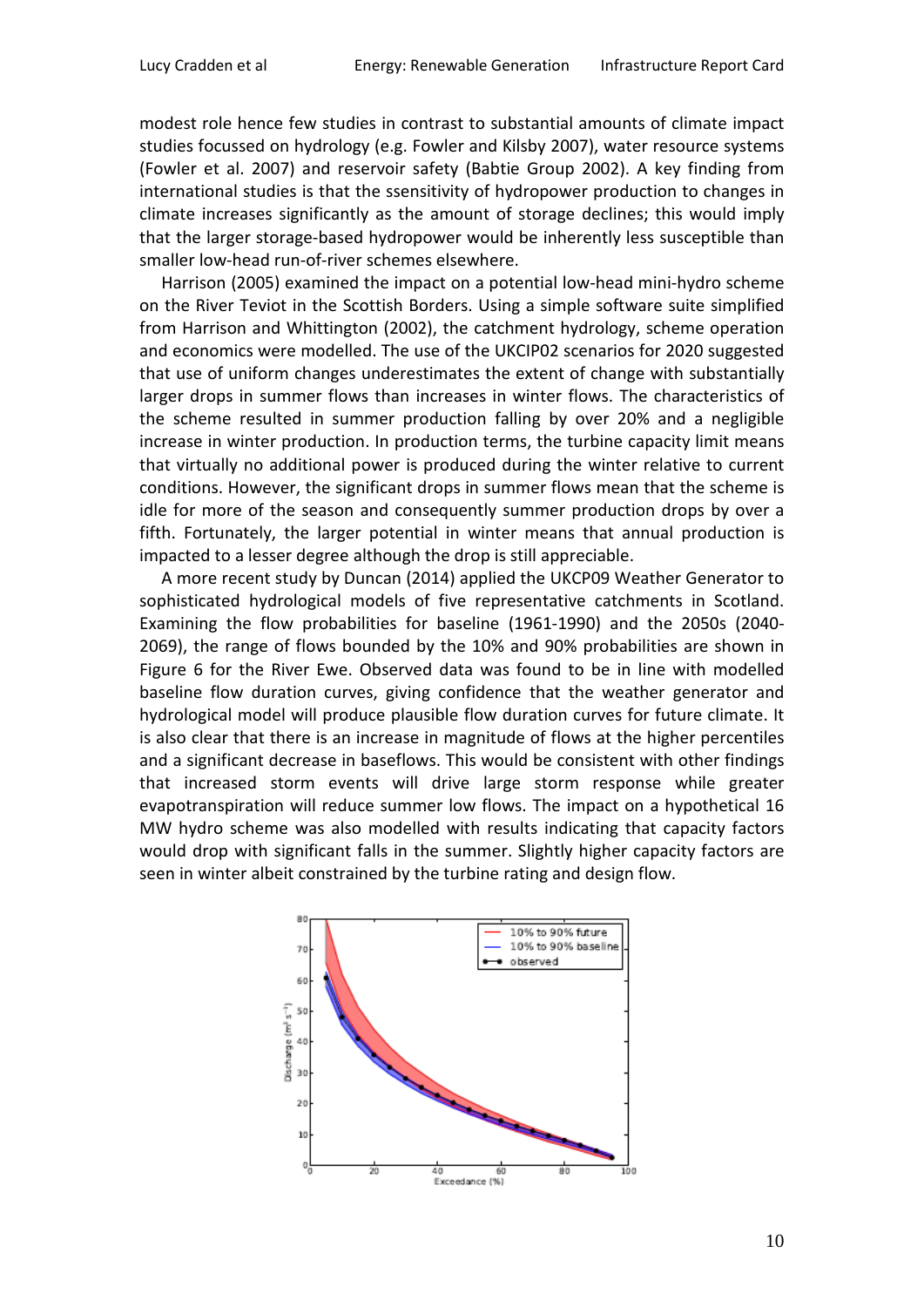## <span id="page-10-0"></span>**Figure 6 Flow duration curves for River Ewe for baseline and 2050s climate (Duncan, 2014)**

#### **Solar power**

Solar energy is the most abundant renewable energy source available on Earth. It presently counts for a relatively small proportion of generated energy, but growing concerns over climate change have helped stimulate a marked growth in implementation over recent years and is expected to dramatically increase as solar technologies mature and costs significantly reduce.

Solar energy can be affected by changing cloud cover characteristics (Crook et al. 2011;(Pan et al. 2004). Human activity can cause a change in atmospheric particles (aerosols) that in turn impact cloud cover by increasing (or decreasing) the volume of cloud condensation nuclei. Solar irradiance levels reaching the surface of the earth are dependent on cloud cover, and will therefore be impacted by climate change.

The impact of climate change on solar energy has been explored to some degree. Gueymard and Wilcox (Gueymard and Wilcox 2011) investigate the long term solar resource in the U.S. and highlight the seasonal changes in the solar resource. Pan *et al*. (Pan et al. 2004) uses a regional climate change model with results suggesting that seasonal irradiance in the US may decrease by up to 20% by the end of the 2040s.

Burnett et al. (2014) characterises the UK solar resource to provide a detailed assessment of the baseline climate which is combined with UKCP09 probabilistic output to allow the effect of Climate Change to be explored and to estimate the future UK solar resource at a regional and local scale. In brief, the results show an overall increase in resource over the UK, especially in more southern and southwesterly locations. However, there will be increased seasonal variability in many areas, more notably in southern regions. It is expected that present regional differences in solar resource will be further increased in the future with most southerly regions getting sunnier and benefiting from increased solar energy resource in summer, while the relatively poor northerly resources will decrease slightly. In winter most regions will witness increased cloud cover and slightly reduced solar energy resource.

The expectation is that all types of solar energy system will be affected: solar photovoltaics (PV), solar water heating and solar thermal generation, of which the first two are relevant to the UK. Differences between technologies will occur given the differing spectral absorbance characteristics between solar water heating panels and PV cells of differing types. Additionally, their response to changing temperature differs: PV panel efficiency degrades as ambient temperatures rise while solar water heating efficiency improves.

#### **Wave power**

Wave energy converters (WECs) rely on wind generated waves for their operation. As the name suggests these waves are formed by the interaction of the wind with the ocean surface. Waves observed at a location have a seemingly random appearance because they are, in fact, a large number of harmonic waves of different amplitudes, periods, directions and phases interacting with each other (Holthuijsen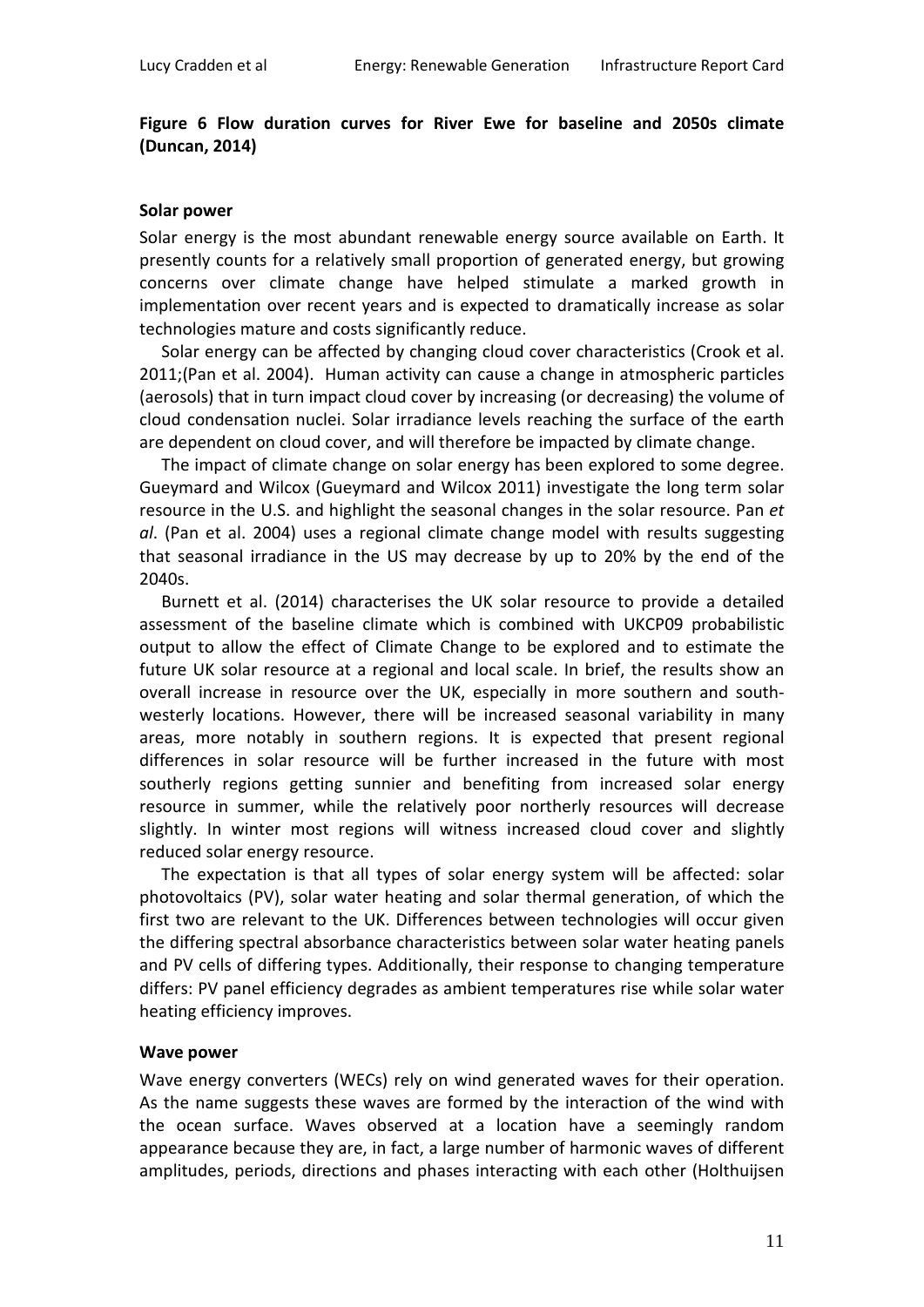2007). These individual waves may be generated great distances away from the location of the observer, from which it may be inferred that the wave climate of a region is more complex than the simple interaction of local winds with the water surface. For example, the wave climate on the western coast of the UK is greatly influenced by waves, especially swell, generated in the middle and the western regions of the North Atlantic.

A time-series of surface elevations (or waves) can be transformed into an energy variance spectrum from which important parameters describing the sea state like significant wave height (*Hs*) and energy averaged wave period (*Te*) may be obtained. From these parameters, the power flux (in kW per meter of wave front) can be calculated empirically as:

$$
P=0.49H_s^2T_e
$$

The wave climate is likely to change as a direct consequence of changes in wind patterns. The increase in the roughness of waves in the North Atlantic has been discussed for over three decades (e.g. Neu 1984; Carter and Draper 1988) . It is reasonable to expect that these variations in the marine climate, whether climate change driven or otherwise, will have some effect on electricity generation by WECs.

A study of the Wave Hub site in Cornwall (Reeve et al. 2011), forced with wind corresponding to the IPCC A1B (intermediate emissions) and B1 (low emissions) scenarios, suggested that there was likely to be an overall decrease in the wave power conversion by WECs by 2-3%. It indicated that there was likely to be a 2.95% increase in the mean available wave power for the A1B scenario along with a wider spread of incident wave heights and a 2.27% decrease for the B1 scenario. The decrease in power conversion was attributed to the fixed performance characteristics (often presented as a power matrix) of WECs because of which they may not be able to convert the additional power. Other studies linking the variability in wave climate to the North Atlantic Oscillation (NAO) have yielded similar results (Mackay et al. 2010).

#### **Bioenergy**

The likely effects of climate change on bioenergy could fall into two areas. The first is related to the fact that the typical thermal power generation cycle is, in theory, sensitive to ambient temperature. Higher ambient temperatures would raise the temperature of the 'cold sink' part of the typical Rankine cycle which describes the generation of steam from combustion of a fuel, i.e. the cooling water or air will have a higher temperature and be less effective as a coolant. Thus, increasing temperatures might be expected to reduce the efficiency of all steam-driven thermal power plants including biomass combined heat and power, energy from waste. A study (Förster and Lilliestam 2010) based on a hypothetical nuclear plant located in central Europe, but applicable to any river-cooled thermal plant, showed that concurrent increases in river temperature and decreases in river flow could impact quite significantly on power production. Given that the UK's current characteristic weather is cooler and wetter than central Europe, it might be expected that future changes might push production patterns towards those currently experienced in hotter, drier climates.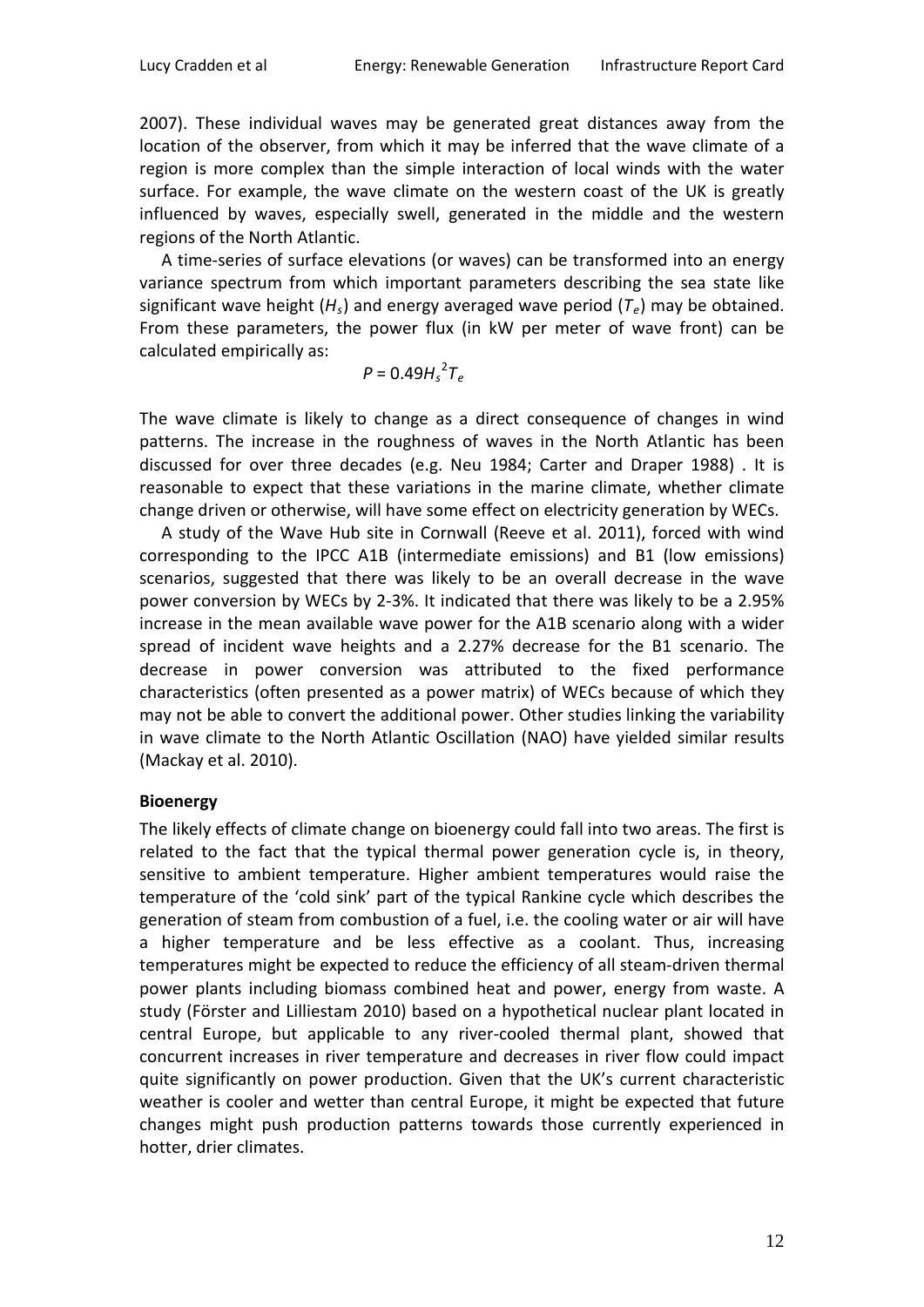The second, and possibly more serious, consequence of climate change for biomass-fuelled generation is the effect that changes in weather parameters might have on the growing cycle of biofuel crops.

The impacts arise from a number of factors. Firstly, there is evidence that crop yields will improve in elevated levels of atmospheric  $CO<sub>2</sub>$ . Changes in solar radiation will directly influence the available energy for photosynthesis. Rainfall and temperature are critical for determining soil moisture levels that are key to yields. In addition rainfall and temperature levels are key in the ripening and drying processes, affecting harvest timing and also crop moisture levels, with high levels detrimental to the calorific value of crops. Temperature is also important in regulating growth with frost depth and frequency an important factor in mortality and yield.

A report analysing maize production in the US suggests that an increase in the variation seen in temperature and precipitation would lead to subsequent variation in biofuel production (Hatfield and Singer 2011). Managing the uncertainty resulting from this is a key issue for the industry. Bellarby *et al.* (2010) use a model to project changes in the suitability of different areas of the UK for growing different types of biofuel crops. The authors note that the model is fairly simple and the assumptions made create associated uncertainties, but indications are given that certain crops, such as willow, which are currently popular as biofuels in the UK, may become less suitable under future climate conditions. An additional factor to consider under changing climate is the migration of crop pests and pathogens (Bebber et al. 2013).

Much of the analysis produced to date has focussed on specific energy crop yields, with limited information on impacts on secondary bioenergy (wastes and residues), wider supply chains or economic impacts. An increasing amount of biomass currently being used for UK energy production is sourced from overseas. As such, the impact of climate change on the physical supply of material from overseas as well as issues raised by the 'food versus fuel' debate will be relevant.

#### **Other climate impacts on renewable generation**

#### **Extremes**

A major consideration for future climate change scenarios is the potential for increased frequency of extreme weather events. All infrastructure, including renewable energy plant, is vulnerable to extreme wind speeds, extended or reduced periods of precipitation and very high or low temperatures.

Sea-level rises are a widely predicted impact of climate change that could have a direct effect on some areas of renewable generation. Co-fired or biomass plant that is coastally located could be subject to inundation during high tides. An additional factor to consider for coastal thermal plant is the predicted rise in sea water temperatures, reducing the cooling efficiencies of the plant. Tidal generators, whilst not dependent on climate factors, are potentially vulnerable to resource changes linked to sea-level rises. The potential for changes to the tidal constituents due to sea-level rise is described in (Pickering et al. 2012), and does indicate that if a large degree of sea-level rise were to occur, changes in tidal characteristics around the UK would be expected. Additional factors affecting tidal generators might be changing meteorological drivers for ocean currents and temperature changes.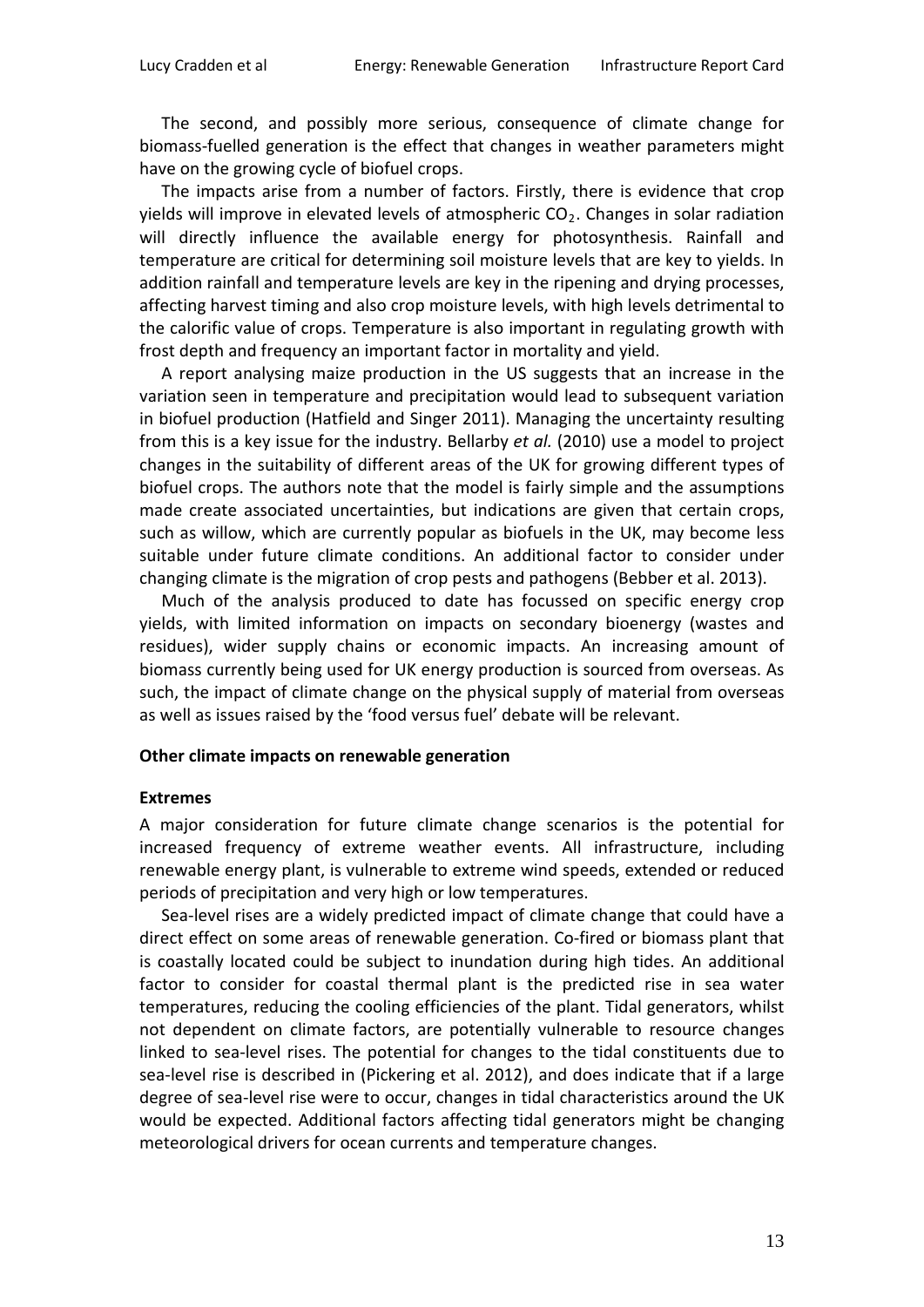In very high wind conditions, wind turbines will stop producing power and turn away from the prevailing direction in order to prevent damage to the machine. More frequent and more persistent storms would increase the amount of 'lost' energy due to this process. The fatigue loading on the blades and tower structure would also be increased in this situation. Stormy conditions over the sea which cause large swell waves present a danger to wave and tidal energy devices in exposed locations, again, with increased frequencies and more prolonged events causing greater damage and loss of generation.

When rainfall (or snowmelt) rate exceeds the rate of drainage, flooding will occur. Prolonged periods of precipitation (either rain, or snow which later melts quickly) onto saturated ground present a high risk to all assets and infrastructure, including renewable generation plant. For hydropower, extreme flooding can lead to the spillways exceeding their design limits, whilst run-of-river plant will suffer inundation. The opposite situation of more frequent extreme drought conditions are also likely to affect thermal plant that uses cooling water from rivers most seriously, and also, obviously, hydropower generation will be affected.

Extremes of low temperature present a potential risk to wind turbine blades, causing icing (Pryor and Barthelmie 2010), and freezing of rivers would likely reduce hydropower output during critical cold spells when demand is at a peak. High temperatures present most risk to thermal plant operation, affecting cooling water/air temperatures and reducing efficiencies.

Survivability of any marine energy technology, i.e. wave energy converters and offshore wind and tidal turbines, in the marine environment is a critical consideration in project planning. It was found in (Reeve et al. 2011) there is likely to be an increase in the occurrence of extreme waves at the Wave Hub site for the future scenarios. This is in accordance with the findings of (Perrie et al. 2004), which showed that climate change is likely to slightly increase the wave heights generated in large storms.

#### *Assessment and management of risks*

#### **Impact of changing mean on cost of energy**

This section addresses the potential for climate change to affect the cost of energy. The most sophisticated and up-to-date probabilistic climate modelling framework for the UK is provided by the UK Climate Impacts Programme (UKCP09). They offer a number of different ways of accessing and analysing data for future climate change scenarios at different levels of detail (UKCP09 2012) for a range of potential applications. Where possible, UKCP09 data has been used here to carry out the future analyses, but varying assumptions for baseline climate have been applied and are described further in the cited references.

#### **Wind energy**

For wind speeds, the provision of data by UKCP09 is more limited than other variables, due to lower confidence in the output (Sexton and Murphy 2010). Two possible sources are available: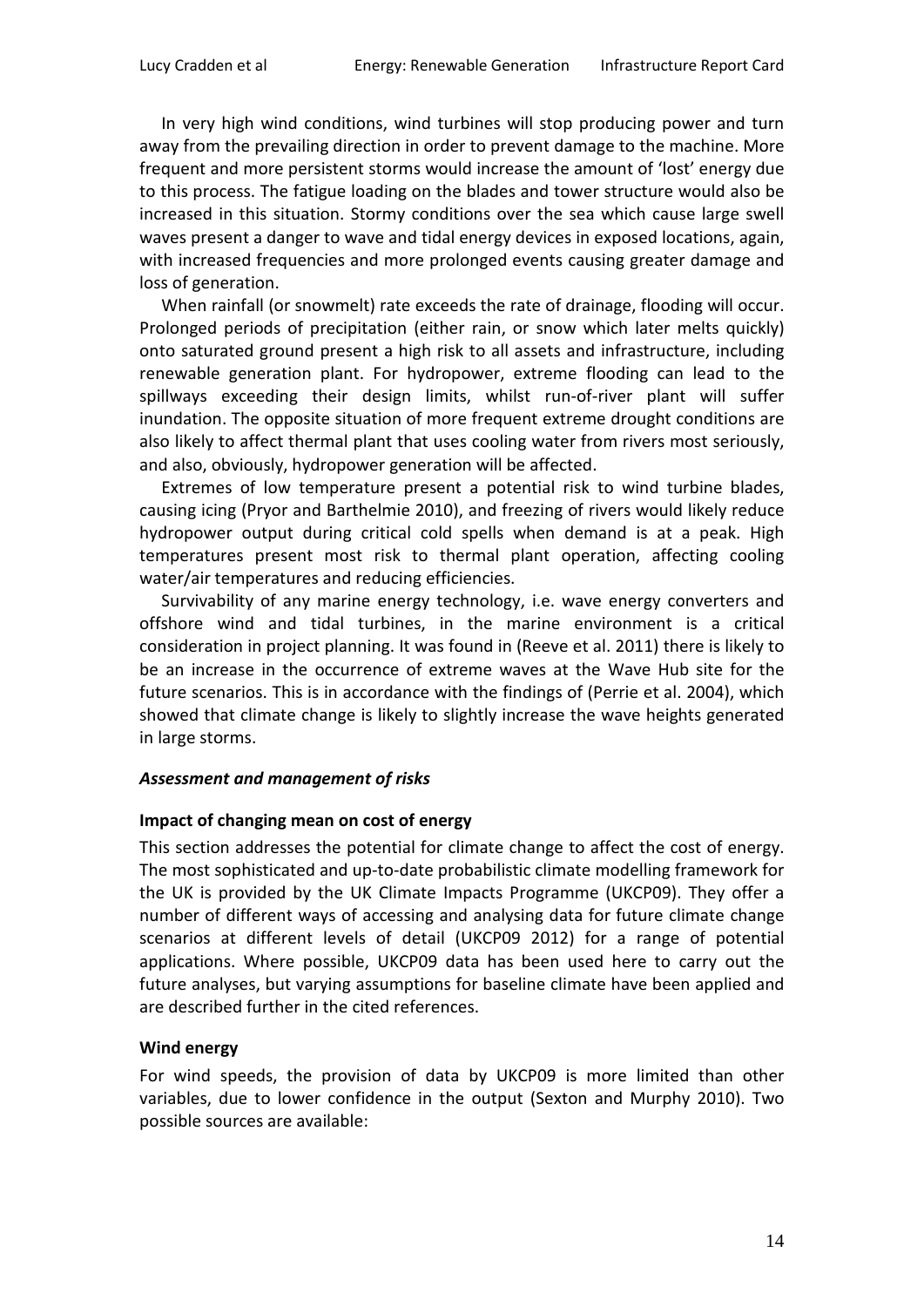- monthly cumulative distribution functions (CDFs) of projected change under different emissions scenarios for individual points on the 25km resolution UK grid;
- output from an 11-member ensemble run of the HadRM3 regional climate model which provides spatially coherent daily and monthly mean wind speeds for baseline and future scenarios over the whole UK grid

The range of changes in surface wind speeds projected in the UKCP09 model summarised in (Sexton and Murphy 2010) are relatively small, and for the most part, span both positive and negative changes. [Figure 7](#page-14-0) shows some of the percentage changes in wind speeds in the 2050s found from the 11 runs of the HadRM3 ensemble at the 50% probability level for a 'medium' emissions scenario. August and November have been identified as having the most extreme changes, and are shown alongside the change in the annual mean. In terms of the spatial differences in wind speed changes, [Figure 8](#page-14-1) illustrates that the model is predicting the most severe decreases in wind speeds in August with some more modest increases in November, with a similar pattern appearing to affect most sites.

To translate the changes in wind speed into impacts on wind energy output, the wind speeds from the 11-run HadRM3 ensemble have been used to derive baseline and future UK wind generation scenarios based on the locations of existing wind farms and their capacities. The future values of the levelised cost of energy (LCOE) from wind have then been derived using the method described in (DECC 2012).



<span id="page-14-0"></span>**Figure 7 Wind speed change (%) for 2050s medium emissions scenario with 50% probability**



<span id="page-14-1"></span>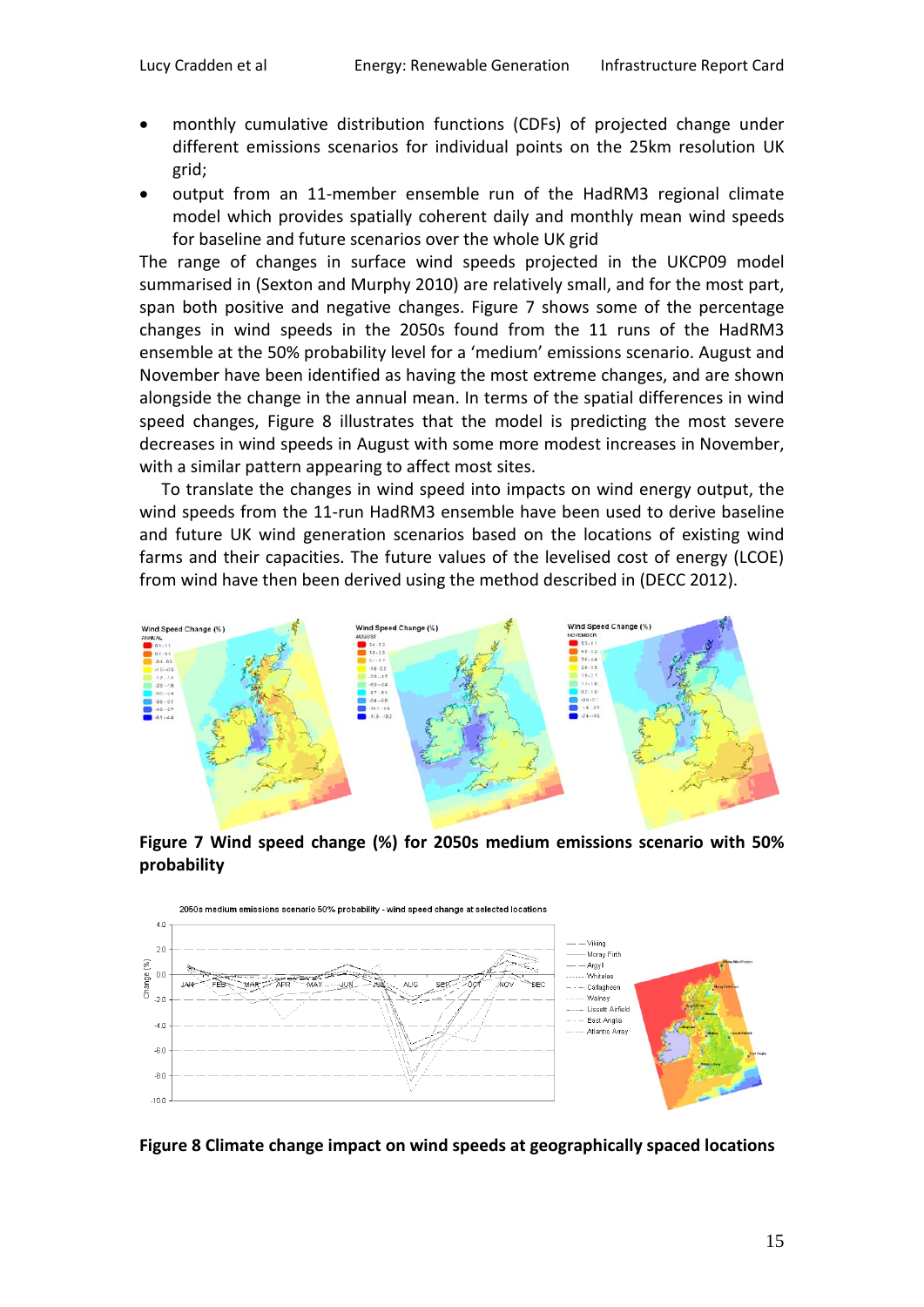The overall impact of the wind speed changes on the LCOE is shown in [Table 1.](#page-15-0) The figures are broken down into groups representing the current onshore capacity, offshore capacity from the Crown Estate Leasing Round 2, and the Crown Estate Leasing Round 3. It can be seen that the direction of changes is highly uncertain, being typically positive at the 10% probability level and negative at the 90%. The magnitude of the changes is relatively small at the 50% probability level, but the more extreme changes are more significant. The geographic spread of changes is such that the current northern preference is further enhanced, with some slight decreases in LCOE in the future whilst the south east of England sees some future increases in LCOE as the wind output reduces.

|                            |                 |      | <b>Emission Scenario</b> |      |        |      |      |       |      |      |
|----------------------------|-----------------|------|--------------------------|------|--------|------|------|-------|------|------|
|                            | <b>Baseline</b> |      | Low                      |      | Medium |      |      | High  |      |      |
|                            | Climate         | 10%  | 50%                      | 90%  | 10%    | 50%  | 90%  | 10%   | 50%  | 90%  |
| Onshore<br>Wind            | 84.31           | 5.24 | 0.71                     | 3.14 | 5.24   | 0.71 | 2.93 | 5.51  | 0.47 | 3.36 |
| Offshore<br>R <sub>2</sub> | 115.69          | 9.64 | 2.19                     | 3.56 | 10.37  | 2.5  | 3.56 | 10.37 | 2.19 | 3.85 |
| Offshore<br>R <sub>3</sub> | 117.30          | 6.51 | 1.19                     | 2.87 | 7.17   | 1.49 | 2.87 | 7.17  | 1.19 | 3.15 |
| All<br>Offshore            | 116.62          | 7.83 | 1.61                     | 3.17 | 8.52   | 1.92 | 3.17 | 8.52  | 1.61 | 3.45 |
| All Wind                   | 114.69          | 7.67 | 1.55                     | 3.19 | 8.31   | 1.83 | 3.17 | 8.33  | 1.53 | 3.47 |

<span id="page-15-0"></span>**Table 1 Climate change impact on UK wind energy LCOE – change in £/MWh**

## **Solar, hydro and wave energy**

A simple study to assess the sensitivity of wave energy to changes in wind (Harrison and Wallace 2005) revealed that variations in the mean annual wind speed had an effect on not only the significant wave height and energy period (and therefore power), but also on other aspects related to the performance of wave energy projects. The summary from (Harrison and Wallace 2005), which used the Pelamis wave energy converter as a case study are presented in Table 2:

**Table 2 Summary of results from** (Harrison and Wallace 2005) **relating wave energy project performance with changes in mean annual wind speed.**

| <b>Measure</b>         | Annual mean wind speed change |        |       |       |  |
|------------------------|-------------------------------|--------|-------|-------|--|
|                        | $-20%$                        | $-10%$ | 10%   | 20%   |  |
| Mean $H_{m0}$ (m)      | 1.73                          | 2.19   | 3.27  | 3.88  |  |
| Mean $T_e$ (s)         | 5.00                          | 5.63   | 6.88  | 7.50  |  |
| Mean wave power (kW/m) | 27.5                          | 49.5   | 134.4 | 205.6 |  |
| Mean output (kW)       | 134.4                         | 183.8  | 279.4 | 322.5 |  |
| Production (GWh/yr)    | 1.18                          | 1.61   | 2.45  | 2.83  |  |
| Load Factor (%)        | 17.9                          | 24.5   | 37.3  | 43    |  |
| Time at idle (%)       | 48.7                          | 41     | 29.7  | 25.7  |  |
| At capacity (%)        | 0.9                           | 2.4    | 8.2   | 12.2  |  |
| IRR(%)                 | 2.45                          | 6.18   | 12.16 | 14.63 |  |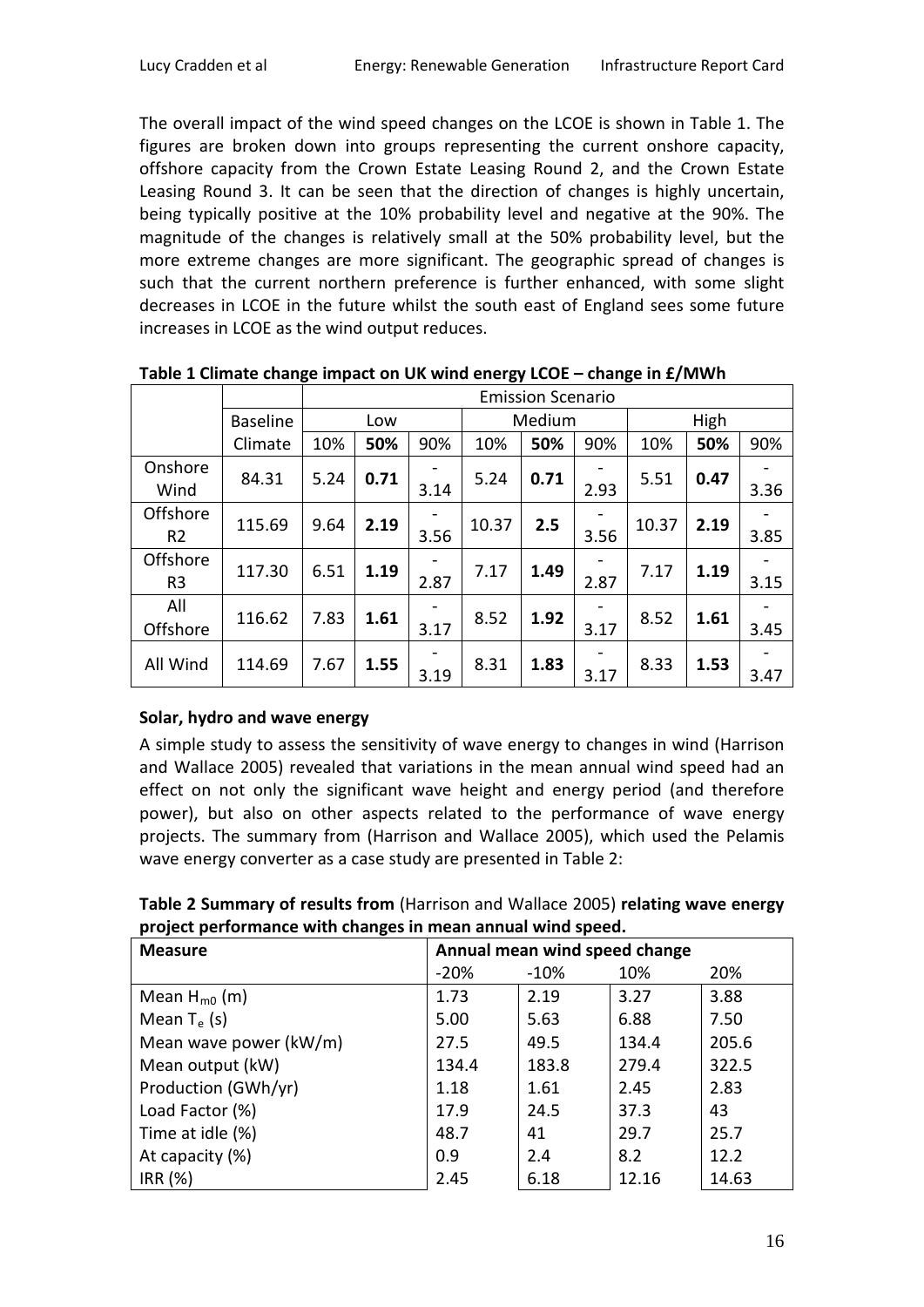| Unit cost (p/kWh), 8% discount rate $\vert$ 9.43 | 6.89  | 4.54 | 3.93 |
|--------------------------------------------------|-------|------|------|
| Unit cost (p/kWh), 15% discount 14.68            | 10.74 | 7.06 | 6.12 |
| rate                                             |       |      |      |

In a similar manner to the previous results presented for wind, levelised costs were calculated using a method leveraged from (Mott MacDonald 2010) and described in full in (Burnett 2012) for solar, hydro and wave power. Baseline values are derived from a number of sources (wave: (Allan et al. 2011), solar: (International Energy Agency 2010) hydro: (Mott MacDonald 2010)) and future climate change applied using UKCP09 outputs (hydro – weather generator, solar – probabilistic framework, wave – using HadRM3 wind combined with the methodology described in (Harrison and Wallace 2005). The results are shown in Table 3. It should be highlighted that the baseline numbers are calculated using more tentative assessments of capacity factor than the wind figures from [Table 1,](#page-15-0) and cover only a single emissions scenario.

**Table 3 Climate change impact on UK solar, wave and hydro energy LCOE – change in £/MWh**

|       |                 |     | <b>Emission Scenario - 2050</b> |     |       |        |       |      |     |     |
|-------|-----------------|-----|---------------------------------|-----|-------|--------|-------|------|-----|-----|
|       | <b>Baseline</b> | Low |                                 |     |       | Medium |       | High |     |     |
|       | Climate         | 10% | 50%                             | 90% | 10%   | 50%    | 90%   | 10%  | 50% | 90% |
| Hydro | 83.2            |     |                                 |     | 97.9  | 87.6   | 77.4  |      |     |     |
| Wave  | 193.0           |     |                                 |     | 211.5 | 198.4  | 187.8 |      |     |     |
| Solar | 237.7           |     |                                 |     | 239.2 | 230.8  | 222.4 |      |     |     |

## **Summary**

In this section, some tentative assessment of the potential for climate change to influence the levelised cost of renewable energy has been presented. It must be highlighted that the timescales considered from the point of view of climate modelling are quite long – perhaps 30-40 years from now – and there is generally low confidence in the results. Investment decisions are typically made on the basis of shorter periods of around 20-30 years and thus climate change is unlikely to have an impact on investment decisions, at least until the modelling skill at shorter timescales is improved. Other influences, for example, the wider political context, are likely in the short term to have much greater impact. The introduction of policy mechanisms that incentivise renewable generation could have a larger effect on the financial viability of a development than (uncertain) changes in climate variables.

It is important to note that socio-economic influences on renewable energy cannot be considered in isolation from climate change. For example, sudden obvious changes in climate (or lack thereof) over the coming decades could influence the prioritisation of renewables development relative to more carbon-intensive energy sources. The combined effect of this is likely to be more important for investment decisions than climate variables alone.

## **Adaptation**

Adaptation to climate change can take many forms, depending on the severity and nature of the changes that occur. Mukheibir (2013) categorises types of adaptation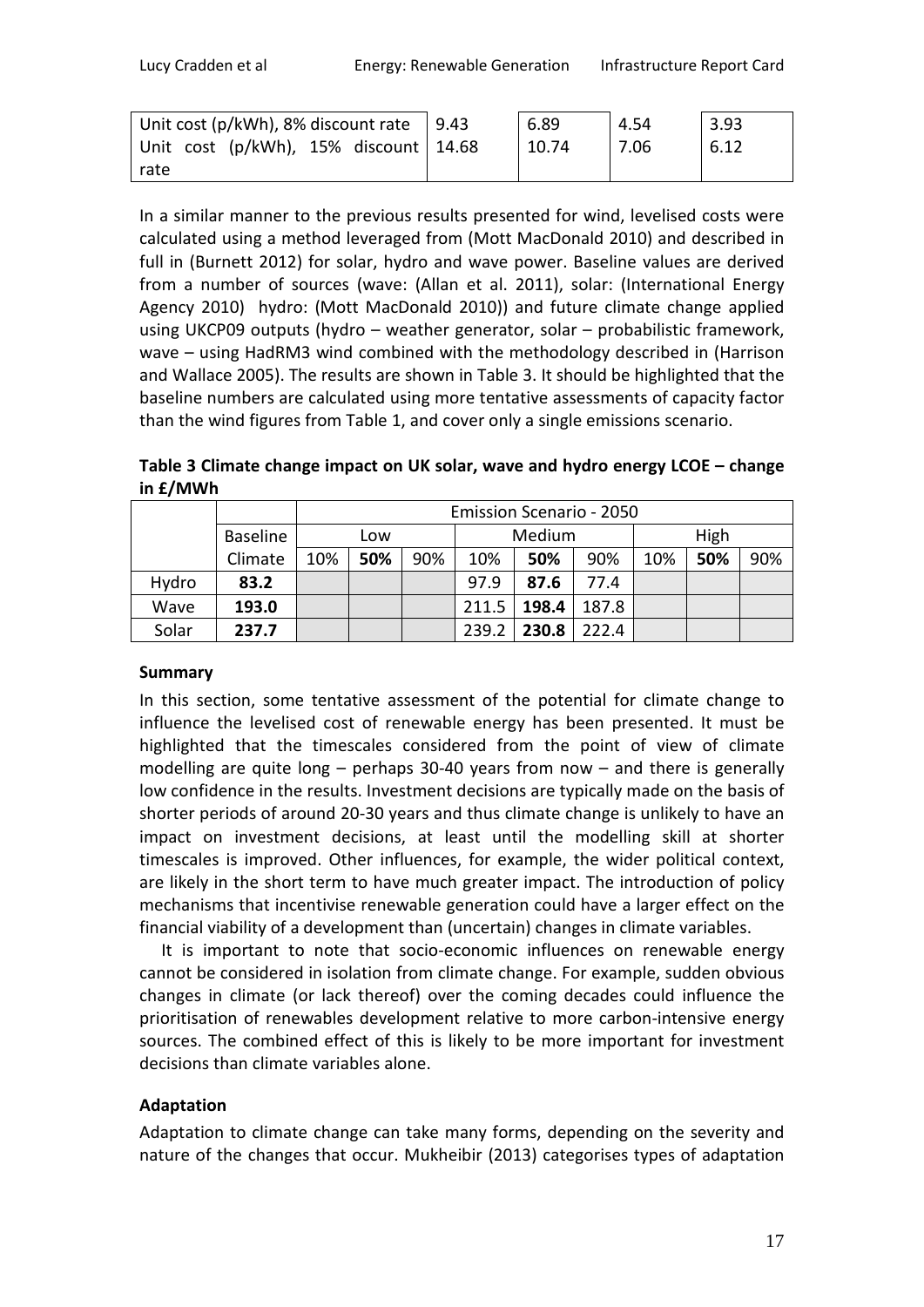into a range of different responses, indicating factors including the timeframe, and coverage and drivers of different adaptations.

It is impossible to say for certain what the future will look like, and so the potential for adaptation to future conditions can be built in to the machine design – for example, new wind turbine designs have less severe responses to extremely high wind speeds and rather than shutting down completely, will gradually turn away from the prevailing wind and reduce output gradually. This reduces yield losses associated with high wind conditions (Enercon 2014). Similarly, many WECs are 'tuned' to produce their maximum output in the most frequent types of sea-state occurring where they are located. Re-tuning the control system to different prevailing conditions may be necessary under climate change scenarios (Reeve et al. 2011). Alteration of hydropower reservoir operating rules is likely to be necessary in a changing climate (Weyman and Bruneau, 1991, Minville et al, 2009).

More major site-specific adaptations may be necessary in the case of hydropower, for instance raising dam walls and enhancing spillway capacity to cope with additional flood waters or uprating the capacity of turbines (Harrison, 2005; Duncan 2014), Similarly, for bioenergy, it may become necessary to change the type of crop used in order to obtain maximum yield under different temperature and precipitation conditions.

The already significant variability in renewable output requires careful management by the network operators to ensure demand is met. In the case of an increase in this variability due to climate change effects, it would seem sensible to invest in two areas – improved short and medium-term weather forecasting, and efficient and cost-effective storage facilities. Forecasting of wind speeds is generally good in the very short term, but can be very difficult over time periods greater than 2-3 days. Research is required to improve the modelling skill in this area. Many storage technologies are in development and may prove suitable to provide a 'buffer' to reduce the dependence on responsive fossil-fuel plant as back-up generation. 'Virtual power plant' and demand management may also provide similar facilities.

In the case of wind power, which might be expected to contribute most of all the renewables to the future electricity system, the highest likelihood scenarios appear to feature only small changes in wind speeds and thus fairly small changes in wind energy output would be expected. Short-term adaptation measures would thus appear to be unnecessary. The existing spatial pattern of higher generation potential in the north and west of the UK appears, within the UK HadRM3 model at any rate, to persist and thus major adjustments to the configuration of capacity would not be required in future. However, this is not the only model, and as indicated, the uncertainty is very high.

Given the high degree of uncertainty associated with climate change projections, it would be prudent to consider adaptation in a wider sense, and ensure the system is designed to have sufficient adaptive capacity to deal with a range of different scenarios. Even the direction of projected change, for example, in wind speed is currently unclear and thus developing a system with in-built capacity to cope with a range of possibilities is necessary. Although it would not, obviously, be possible to consider every eventuality, sufficient flexibility to cope with reasonable changes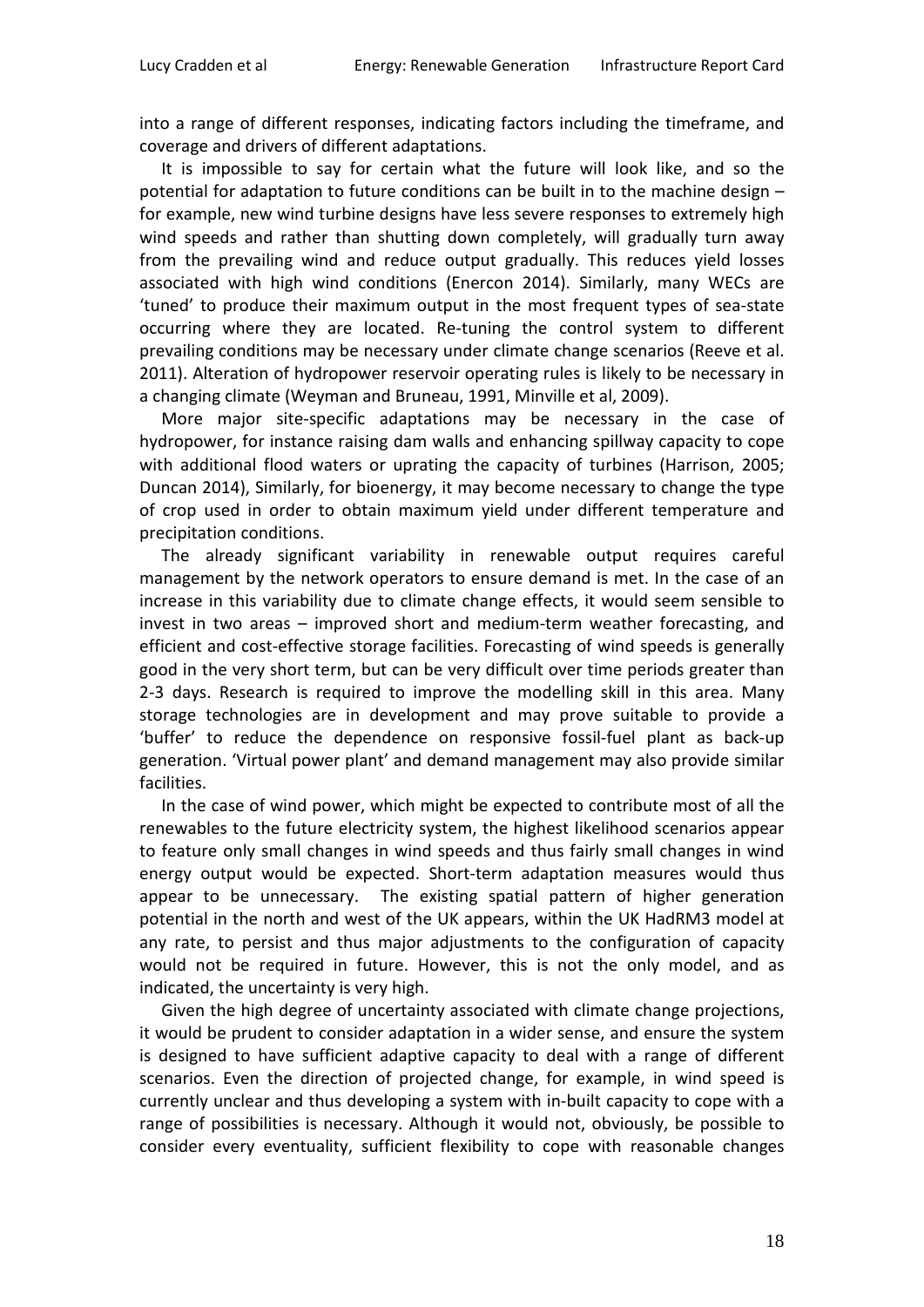would make the system more robust. Understanding the sensitivity of the system to changes in different parameters is the first step in this process.

#### *Broader drivers and interactions*

#### *Renewable energy planning*

The decisions on locations/sizes of renewable energy developments tend to rest in a negotiation between developer and local authority planning departments. The developer will choose a site that has good resources, reasonably priced infrastructure access and perhaps consider eliminating sites based on evidence for extreme events, e.g. flooding. They will then approach the local authority for planning permission and try to reach agreement on a specific site configuration. This should, in theory, result in the lowest cost sites being developed most quickly. However, the time-frame over which the resources at a site are considered in order to calculate costs are short, relative to the consequences of slower changes in climate.

#### *Community development of renewables*

The short-term risk associated with climate change is small. Changes in the long-term mean resources are expected to occur on very large time-scales, and thus investment risk, for example, by more vulnerable community developers, is not likely to be impacted by this particular factor. In the case of wind power, interannual variability in output is already known to be quite significant, and will be factored into any sensible financial risk analysis. Beyond the 20-25 year expected lifetime of a wind farm, more subtle changes associated with climate change can be reassessed before further investment.

A factor that might be more significant is the impact of an increase in the shortterm variability of a site. This could lead to more extreme 'good' and 'bad' years in terms of financial success, increasing investment risks for developers. This may be a particular issue for small scale or community developments with only a single plant in their portfolio with limited scope to diversify risk across different investments.

## *Demand interdependence*

The close coupling of both renewable energy and demand to weather patterns means that the impacts of climate change on each factor cannot be considered in isolation. For example, increasing ambient temperatures in summer could result in a greater requirement for space-cooling which, when combined with a reduced mean wind resource, would require alternative generation. Solar power may be more suitable for providing this energy, but the concurrent generation and demand patterns would need to be studied to ascertain the precise gap and the ability of solar to fill it. Such changes imply changes to overall capacity credits from renewable technologies. While not a panacea, energy storage, in sufficient capacities, could reduce the strength of the (already complex) relationship between demand and output from renewables and provide the system with more flexibility.

#### *Confidence in the science*

*Climate science and modelling*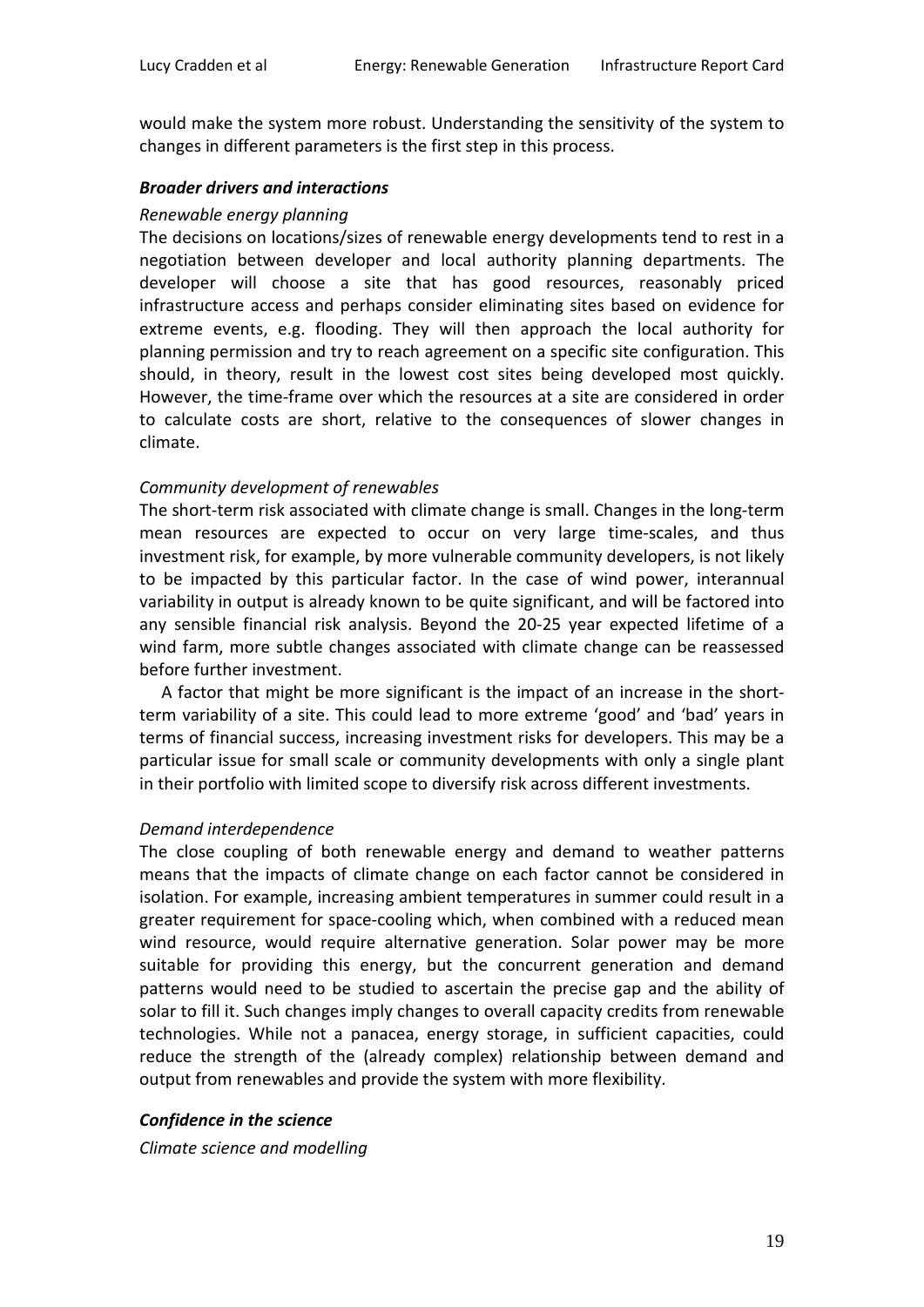In general, confidence in the output of climate models among qualified scientists is very high, but a clear understanding of the uncertainties and sensitivities is needed to reach this judgement. On temperature, there is agreement between models and a significant association between carbon dioxide emission levels and predicted trends in temperature change. The same level of confidence does not exist with respect to other weather variables, however. In particular, surface-level wind speed is a difficult parameter to model on a scale that is applicable to wind power generation. As discussed in previous sections, different models give different results, and the direction of change is inconsistent even within different runs of a single model. As computing power increases, and consequently the spatial resolution of models improves, higher confidence may be achieved.

An additional consideration in terms of confidence is the choice of emissions scenarios and how they are applied in the models. The IPCC provide a set of emissions scenarios for modellers that have been designed to reflect a range of future possibilities for technology, economic growth and political and social opinion (see (IPCC 2014). The differing socio-economic conditions assumed give rise to different emissions levels and rates of stabilisation. The UKCP09 outputs which have been drawn upon heavily in this article do attempt to capture a spectrum of scenarios ranging from 'low' to 'high' emissions levels, but do only cover two of the four IPCC 'storylines' for future conditions, and not all scenarios are captured in all of the outputs (UKCP09 2012). The results of any climate modelling story should be considered in the context of the plausibility and representativeness of the scenarios used. The current generation of modelling is, however, still valuable in providing a framework against which to test the resilience of renewable energy systems to climate change. Considering the model outputs as possible future scenarios rather than a deterministic future prediction allows testing of various aspects of the system against a range of plausible future conditions.

| <b>Specific impact</b>                                  | <b>Volume</b><br><b>of</b><br>evidence | <b>Agreement</b> | <b>Impact</b> | <b>Comments</b>                                                                                                    |
|---------------------------------------------------------|----------------------------------------|------------------|---------------|--------------------------------------------------------------------------------------------------------------------|
| Small changes<br>in mean annual<br>wind power<br>output | <b>Medium</b>                          | Medium           | Low           | The range of changes<br>suggested by many of the<br>models are relatively low and<br>will thus have a small impact |
| Decrease in<br>summer<br>hydropower<br>production       | <b>Medium</b>                          | Medium           | Low           | Still a range of uncertainties<br>in the modelling but there<br>could be some reduction in<br>summer production    |
| Increase in<br>winter<br>hydropower<br>production       | Medium                                 | Medium           | Low           | Dependent on ability of<br>scheme to utilise extra flow,<br>but could be some increase<br>in production            |

## *Summary of confidence in specific impacts*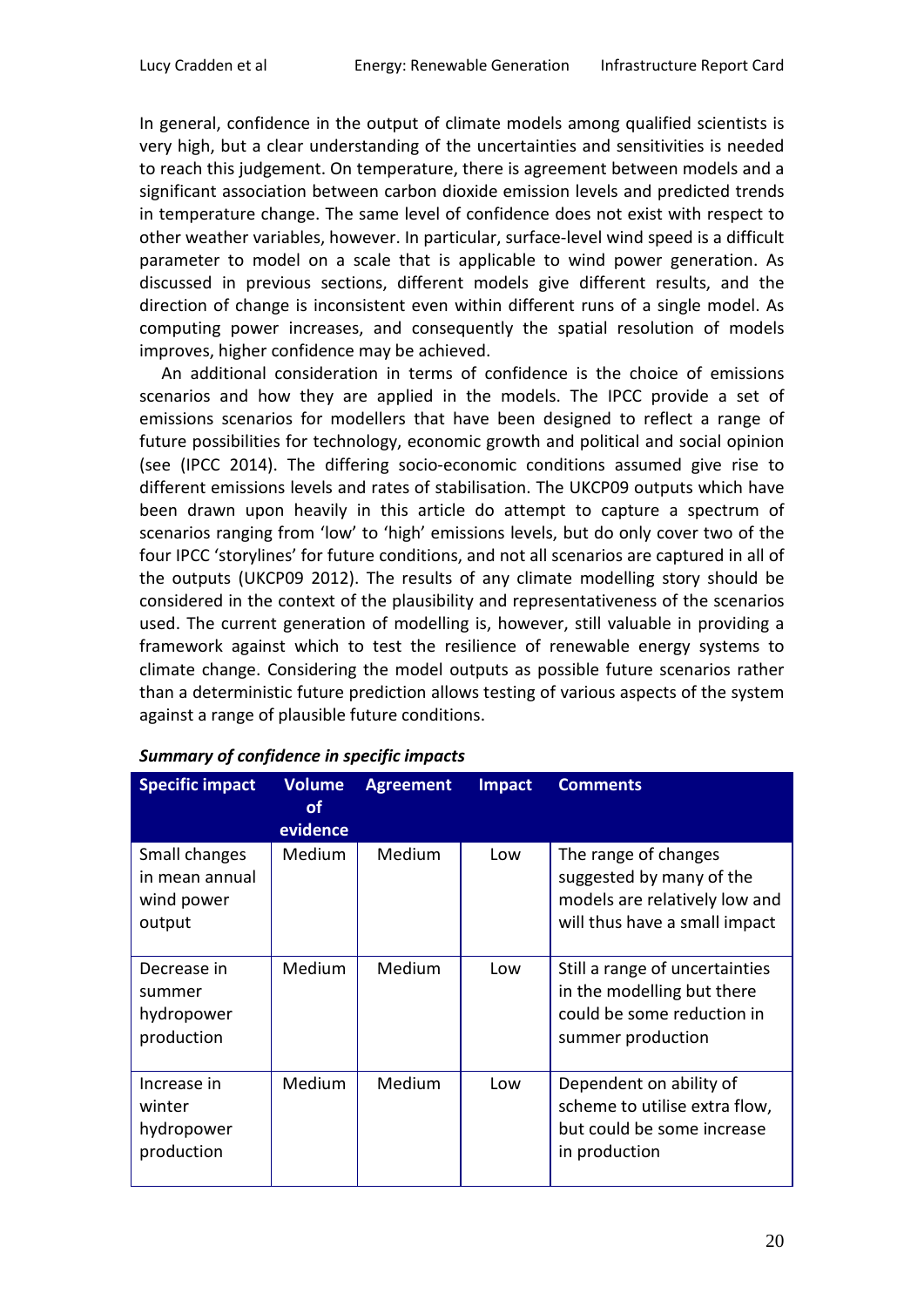| Enhancement<br>of existing<br>north-south<br>solar<br>production<br>differences                                       | Low | None | Low     | Single study, scale of changes<br>very minor                                                                              |
|-----------------------------------------------------------------------------------------------------------------------|-----|------|---------|---------------------------------------------------------------------------------------------------------------------------|
| Small changes<br>in mean annual<br>wave energy<br>production                                                          | Low | None | Low     | Wave energy contributes<br>only a small amount to the<br>energy system, so impacts of<br>changes in output are<br>minimal |
| Sea level rise<br>leading to<br>changes in tidal<br>energy<br>production                                              | Low | None | Unknown | Not currently quantified, but<br>some evidence that sea-level<br>rise could change tidal flow<br>patterns                 |
| Reduced wind<br>power due to<br>extreme high<br>winds (turbines<br>stop producing<br>under these<br>conditions)       | Low | None | Low     | Small risk of occurrence<br>within the ranges currently<br>predicted                                                      |
| Increased<br>failure of wind<br>turbines due to<br>extreme high<br>winds                                              | Med | Low  | Med     | Some evidence but specific<br>impacts are difficult to<br>ascertain                                                       |
| Increased<br>failure of wind<br>turbines due to<br>blade icing in<br>extremely low<br>temperatures                    | Med | Med  | Low     | The occurrence of such<br>events is likely to remain very<br>low                                                          |
| Reduced access<br>to offshore<br>wind turbines<br>(and wave/tidal<br>energy devices)<br>due to<br>increased<br>storms | Low | None | Low     | It is likely that adaptations to<br>maintenance strategies will<br>be possible in the event of<br>reduced access          |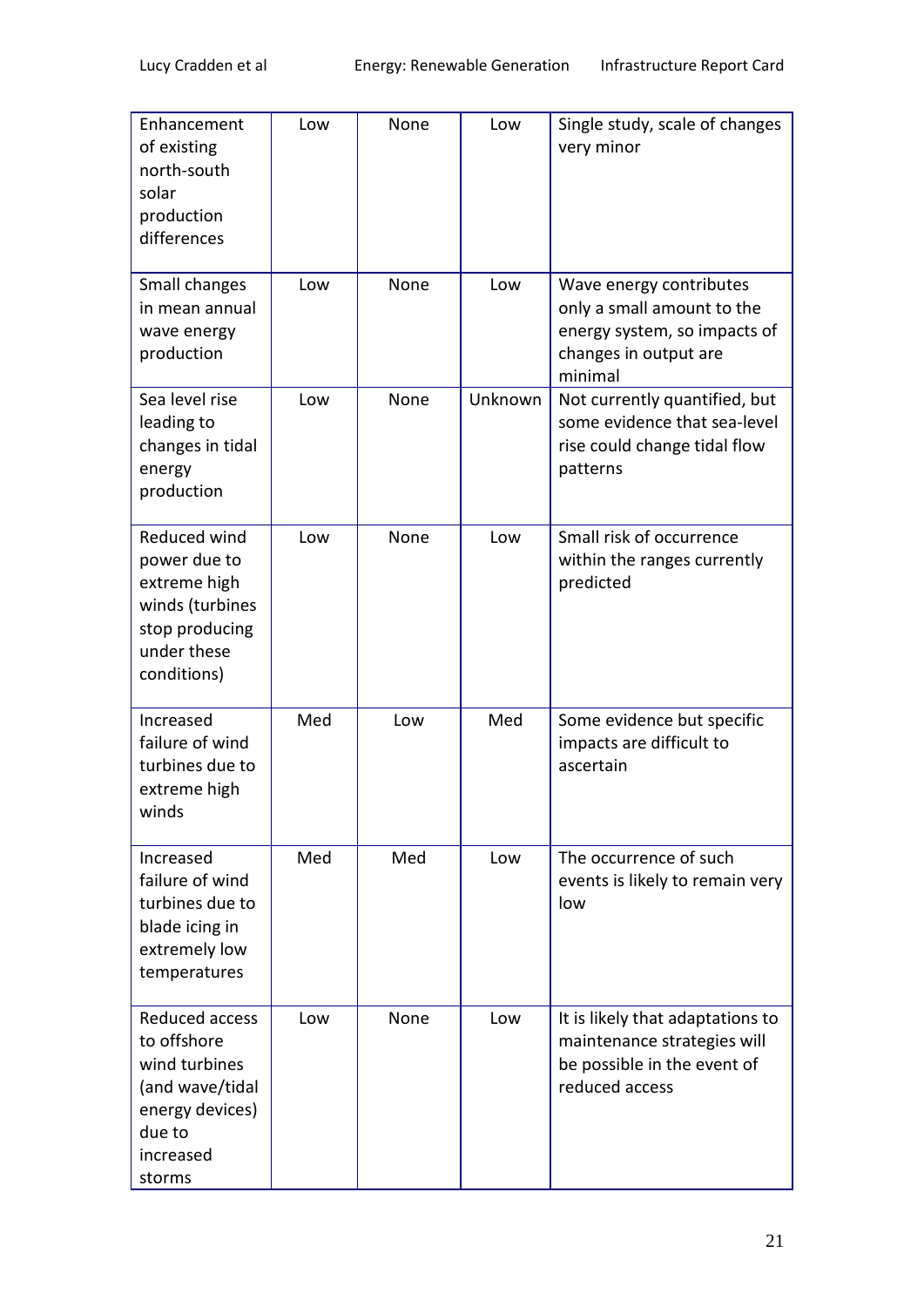#### *Research gaps and priorities*

#### *Climatology and meteorology*

Obviously, given the lack of confidence in the projections of future wind speeds, and the clear intention to increase the use of wind power generation in future, research on the physics, dynamics and modelling of wind conditions is critical. Increasing understanding of this fundamental science will also drive improvements in forecasting, which is imperative to assist with managing variability.

Wind models provide direct input to wave models, and thus improvements in the skill of wind modelling will also have a positive impact on the success of wave models. These are important not only for analysing wave energy generation potential, but also understanding loading conditions, and reliability and accessibility parameters for offshore wind turbines.

#### *Engineering*

The issue of adaptation is key to managing the impacts of climate change. It is necessary to focus research on designing adaptable and resilient machines for future conditions. The provision of increasingly reliable estimates for design and resource parameters from the climate science community will allow machine designers to factor climate change, but the range of uncertainties must be clearly communicated. Considering the energy system as a whole, addressing the capacity of the system to deal with progressive changes, and concentrating development on more 'flexible' solutions such as efficient storage technology and short-term balancing mechanisms, would create a more robust infrastructure.

#### *Policy and economics*

The cost of climate change and the associated level of risk is currently only able to be estimated. Combining the many levels of uncertainty within the climate data, the engineering models and the economics is a complex task which has not been sufficiently addressed as yet. Modelling future economic and policy decisions requires the use of scenarios that effectively integrate many different influencing factors, including climate change alongside issues such as regulation, societal and political landscapes (which may also themselves be directly related to climate change). All of these factors, including climate, are subject to large degrees of uncertainty, making the task particularly difficult. Based on the existing models for climate impacts on renewable energy, the influence of changes to specific climate variables relating to renewable energy output will be relatively small in comparison to some of the wider social and political factors which are key to investment and development.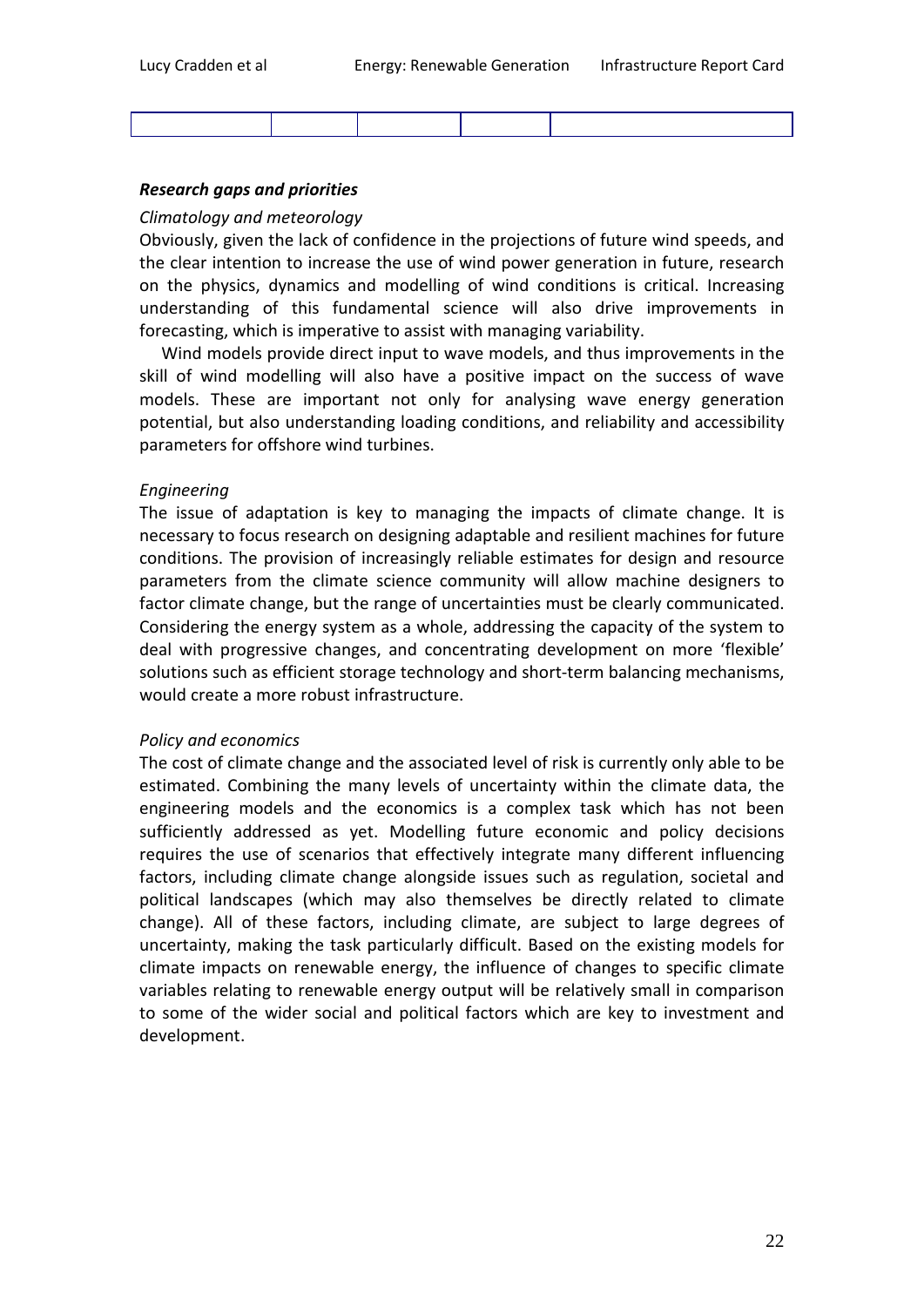## *References*

- Allan, Grant, Michelle Gilmartin, Peter McGregor, and Kim Swales. 2011. "Levelised Costs of Wave and Tidal Energy in the UK: Cost Competitiveness and the Importance of 'banded' Renewables Obligation Certificates." *Energy Policy* 39 (1). Elsevier: 23–39. doi:10.1016/j.enpol.2010.08.029.
- Bellarby, Jessica, Martin Wattenbach, Gill Tuck, Margaret J. Glendining, and Pete Smith. 2010. "The Potential Distribution of Bioenergy Crops in the UK under Present and Future Climate." *Biomass and Bioenergy* 34 (12): 1935–45. doi:10.1016/j.biombioe.2010.08.009.
- Burnett, D. 2012. "Climate Change and Renewable Energy Portfolios". University of Edinburgh. http://hdl.handle.net/1842/6245.
- Burnett, D., E. Barbour, and G. P. Harrision. 2014. "The UK Solar Energy Resource and the Impact of Climate Change." *Solar Energy* In Press.
- Carter, D J T, and L Draper. 1988. "Has the North-East Atlantic Become Rougher." *Nature*.
- Cradden, LucyC., GarethP. Harrison, and JohnP. Chick. 2012. "Will Climate Change Impact on Wind Power Development in the UK?" *Climatic Change* 115 (3-4). Springer Netherlands: 837–852 LA – English. doi:10.1007/s10584-012-0486-5.
- Crook, Julia A, Laura A Jones, Piers M Forster, and Rolf Crook. 2011. "Climate Change Impacts on Future Photovoltaic and Concentrated Solar Power Energy Output." *Energy Environ. Sci.* 4 (9). The Royal Society of Chemistry: 3101–9. doi:10.1039/C1EE01495A.
- DECC. 2012. *Electricity Generation Costs*. https://www.gov.uk/government/publications/decc-electricity-generationcosts-2013.
- ———. 2013a. *Digest of United Kingdom Energy Statistics (DUKES)*. London. https://www.gov.uk/government/uploads/system/uploads/attachment\_data/fil e/279523/DUKES 2013 published version.pdf.
- 2013b. "RESTATS: Electricity Growth." https://restats.decc.gov.uk/cms/electricity-growth/.

Enercon. 2014. "Enercon - Control System." http://www.enercon.de/en-en/754.htm.

Förster, Hannah, and Johan Lilliestam. 2010. "Modeling Thermoelectric Power Generation in View of Climate Change." *Regional Environmental Change* 10 (4). Springer-Verlag: 327–338 LA – English. doi:10.1007/s10113-009-0104-x.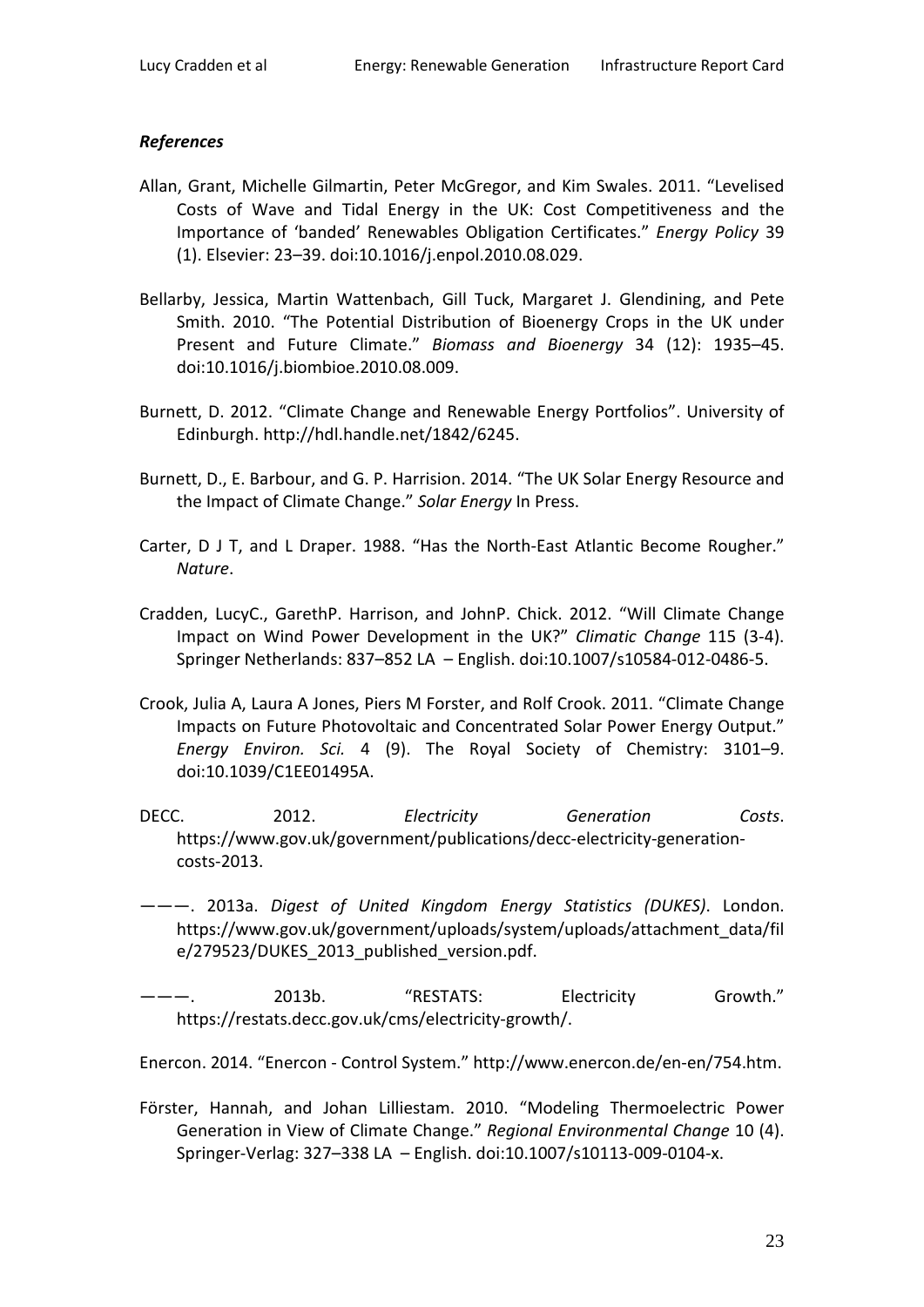- Gueymard, Christian A., and Stephen M. Wilcox. 2011. "Assessment of Spatial and Temporal Variability in the US Solar Resource from Radiometric Measurements and Predictions from Models Using Ground-Based or Satellite Data." *Solar Energy* 85 (5): 1068–84. doi:10.1016/j.solener.2011.02.030.
- Harrison, G P, L C Cradden, and J P Chick. 2008. "Preliminary Assessment of Climate Change Impacts on the UK Onshore Wind Energy Resource." *Energy Sources, Part A: Recovery, Utilization, and Environmental Effects* 30 (14-15): 1286–99. doi:10.1080/15567030701839326.
- Harrison, G P, and A R Wallace. 2005. "Sensitivity of Wave Energy to Climate Change." *Energy Conversion, IEEE Transactions on* 20 (4): 870–77. doi:10.1109/TEC.2005.853753.
- Harrison, Gareth P, and Robin A Wallace. 2005. "Climate Sensitivity of Marine Energy." *IEEE Transactions on Energy Conversion* 20 (4): 870–77.
- Hatfield, J.L., and J.W. Singer. 2011. "Climate Change: What to Expect and How Will It Affect Feedstock Production Options?" In *Sustainable Biofuels for Advanced Biofuels. Soil and Water Conservation Society*, edited by R. Brown, D. Karlen, and D. D. Johnson, 349–60. http://www.swcs.org/documents/resources/Chapter\_21\_\_Hatfield\_\_Climate\_C hang 6A49A597A0988.pdf.
- Holthuijsen, Leo H. 2007. *Waves in Oceanic and Coastal Waters*. Cambridge University Press.
- International Energy Agency. 2010. *Projected Costs of Generating Electricity 2010*. Projected Costs of Generating Electricity. OECD Publishing. doi:10.1787/9789264084315-en.
- IPCC. 2014. "SCENARIO PROCESS FOR AR5." *AR5*. http://sedac.ciesin.columbia.edu/ddc/ar5 scenario process/.
- Jiang, Jing, and William Perrie. 2007. "The Impacts of Climate Change on Autumn North Atlantic Midlatitude Cyclones." *Journal of Climate* 20 (7). American Meteorological Society: 1174–87. doi:10.1175/JCLI4058.1.
- MacDonald, Mott. 2010. "UK Electricity Generation Costs Update." *Mott MacDonald*, no. June. http://scholar.google.com/scholar?hl=en&btnG=Search&q=intitle:UK+Electricit y+Generation+Costs+Update#0.
- Mackay, Edward B L, AbuBakr S Bahaj, and Peter G Challenor. 2010. "Uncertainty in Wave Energy Resource Assessment. Part 2: Variability and Predictability." *Renewable Energy* 35 (8). Elsevier Ltd: 1809–19. doi:10.1016/j.renene.2009.10.027.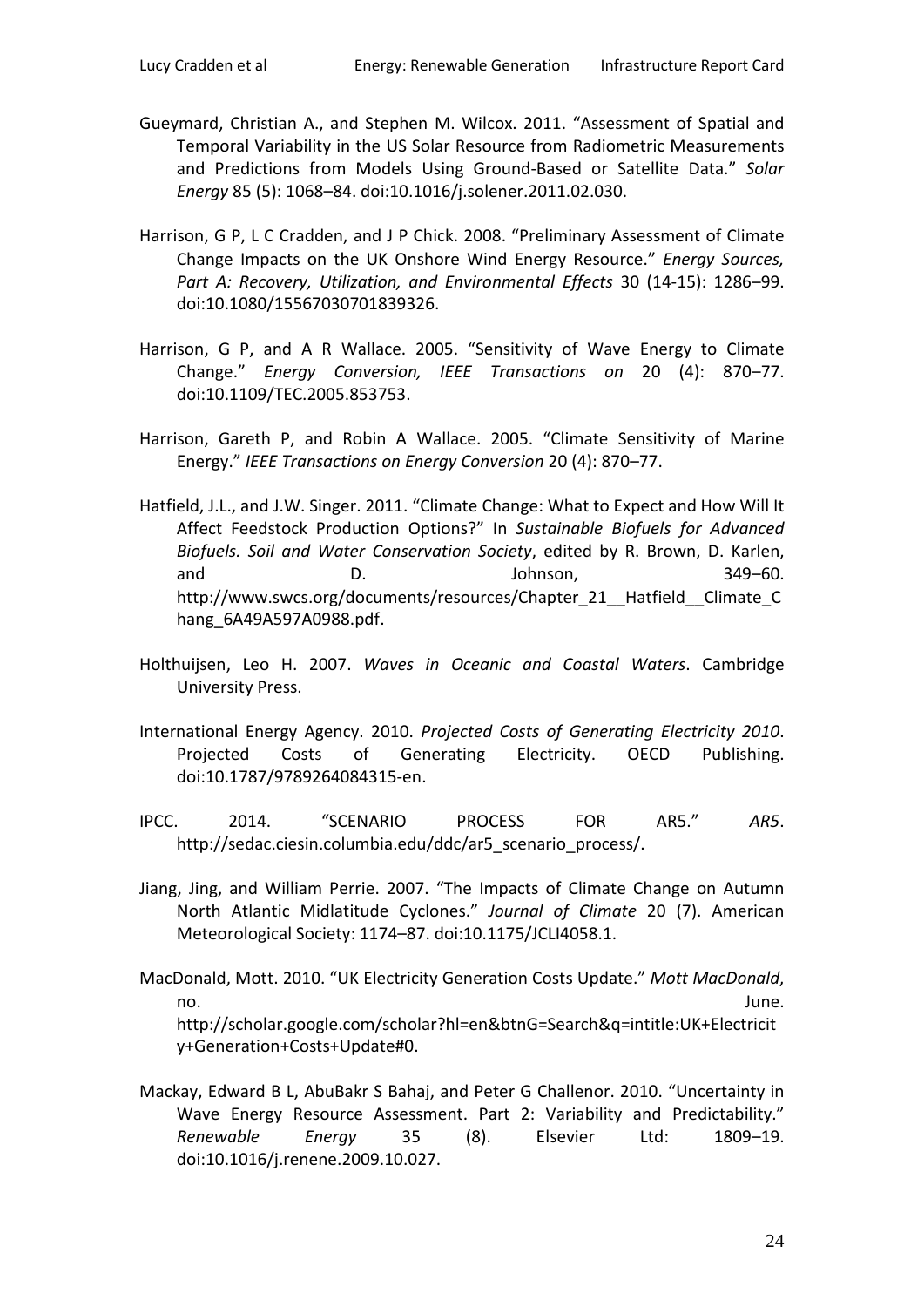- Manwell, J.F., J.G. McGowan, and A.L. Rogers. 2002. *Wind Energy Explained: Theory, Design and Application.* Chichester: J. Wiley & Sons.
- Mukheibir, Pierre. 2013. "Potential Consequences of Projected Climate Change Impacts on Hydroelectricity Generation." *Climatic Change* 121 (1). Springer Netherlands: 67–78 LA – English. doi:10.1007/s10584-013-0890-5.
- National Grid. 2014. *UK Future Energy Scenarios*. Warwick, UK. http://www2.nationalgrid.com/uk/industry-information/future-ofenergy/future-energy-scenarios/.
- Neu, H J A. 1984. "Interannual Variations and Longer-Term Changes in the Sea State of the North Atlantic from 1970 to 1982." *Journal of Geophysical Research* 89 (4): 6397–6402.
- Pan, Zaitao, Moti Segal, Raymond W Arritt, and Eugene S Takle. 2004. "On the Potential Change in Solar Radiation over the US due to Increases of Atmospheric Greenhouse Gases." *Renewable Energy* 29 (11): 1923–28. doi:10.1016/j.renene.2003.11.013.
- Perrie, Will, Jing Jiang, Zhenxia Long, Bechara Toulany, and Weiqing Zhang. 2004. "NW Atlantic Wave Estimates and Climate Change." In *Eighth International Workshop on Wave Forecast and Hindcast*. North Shore, Hawaii.
- Pickering, M.D., N.C. Wells, K.J. Horsburgh, and J.A.M. Green. 2012. "The Impact of Future Sea-Level Rise on the European Shelf Tides." *Continental Shelf Research* 35 (March): 1–15. doi:10.1016/j.csr.2011.11.011.
- Pryor, S.C., and R.J. Barthelmie. 2010. "Climate Change Impacts on Wind Energy: A Review." *Renewable and Sustainable Energy Reviews* 14 (1): 430–37. doi:10.1016/j.rser.2009.07.028.
- Reeve, D E, Y Chen, S Pan, V Magar, D J Simmonds, and A Zacharioudaki. 2011. "An Investigation of the Impacts of Climate Change on Wave Energy Generation: The Wave Hub, Cornwall, UK." *Renewable Energy* 36 (9): 2404–13. doi:http://dx.doi.org/10.1016/j.renene.2011.02.020.
- Sexton, David M. H., and James Murphy. 2010. *UKCP09: Probabilistic Projections of Wind Speed*. http://ukclimateprojections.metoffice.gov.uk/media.jsp?mediaid=87876&filety pe=pdf.
- UKCP09. 2012. "UKCP09 Summary Table." *UK Climate Projections*. http://ukclimateprojections.metoffice.gov.uk/22533.
- Vestas Wind Systems A/S. 2004. "Vestas V90-3.0 MW Product Brochure". Rinkøbing: Vestas.